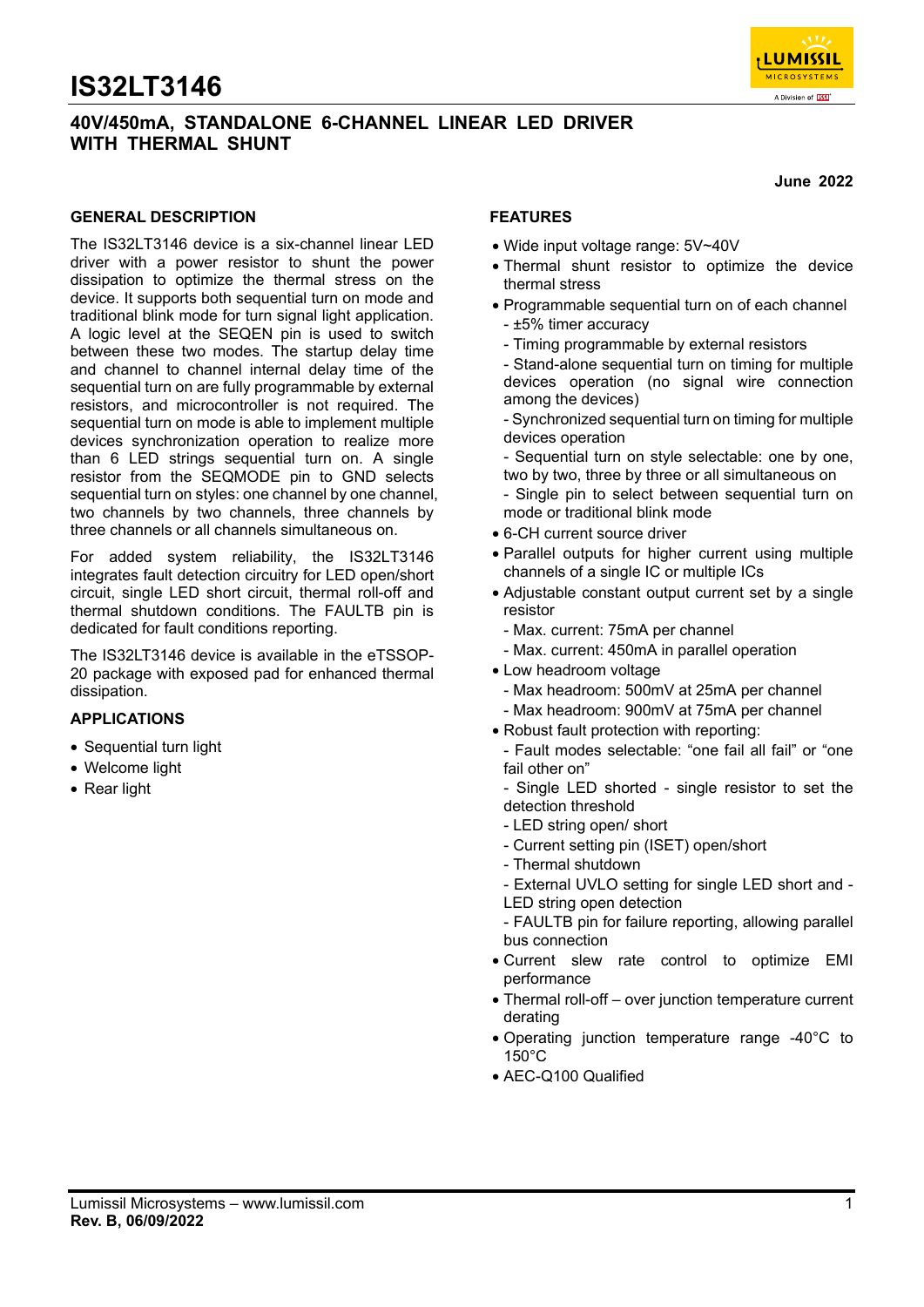

### **TYPICAL APPLICATION CIRCUIT**



**Figure 1** Typical Application Circuit



**Figure 2** Typical Application Circuit of Stand-alone Sequential Turn On

(No signal connection wire is needed for multiple devices. This is useful for applications where devices are far away from each other)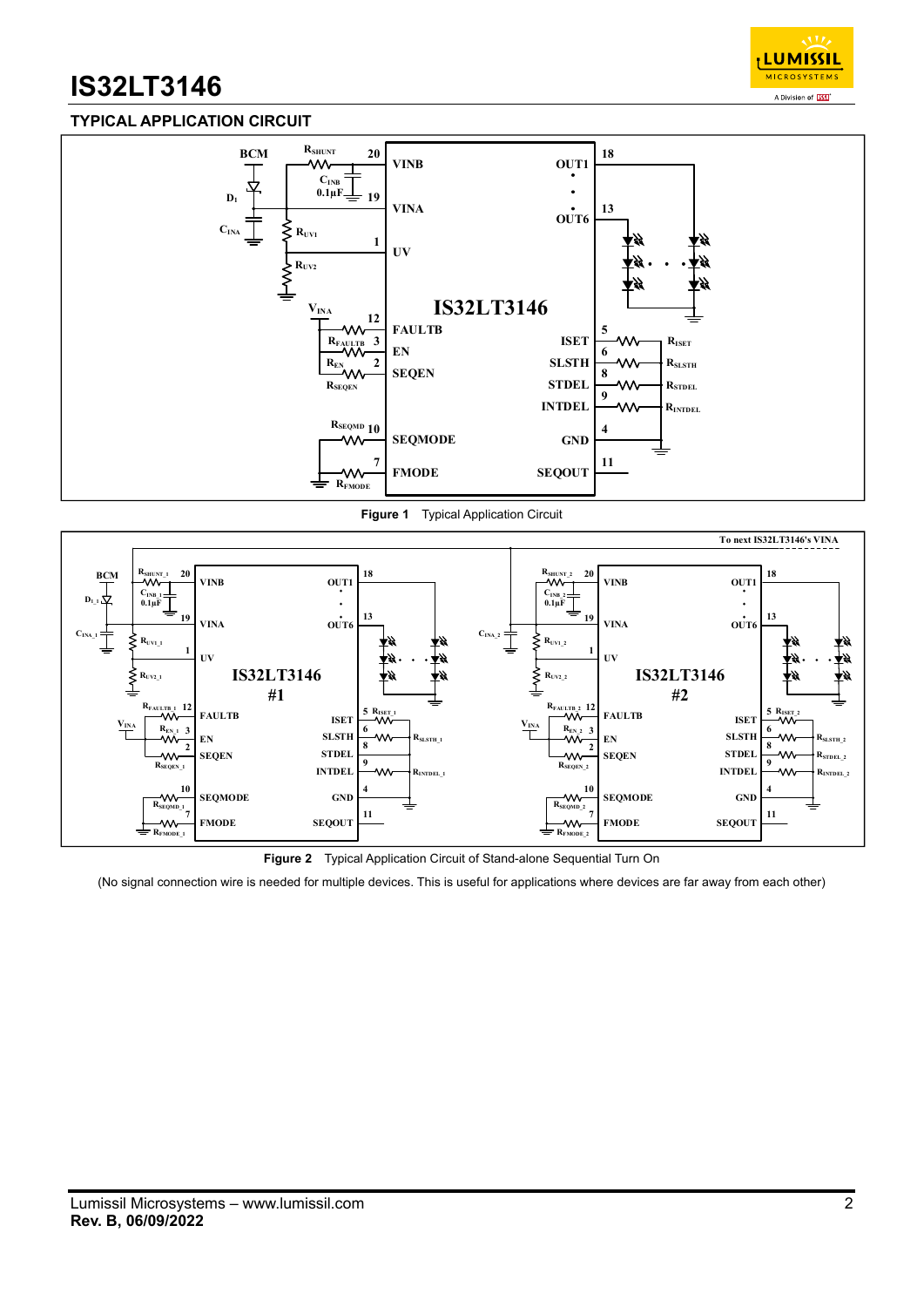

**Figure 3** Typical Application Circuit of Synchronized Sequential Turn On

**Note 1:** The recommended value of R<sub>EN</sub> and R<sub>SEQEN</sub> is 10kΩ.

<sub>I</sub> LUMISSIL **MICROSYSTEMS**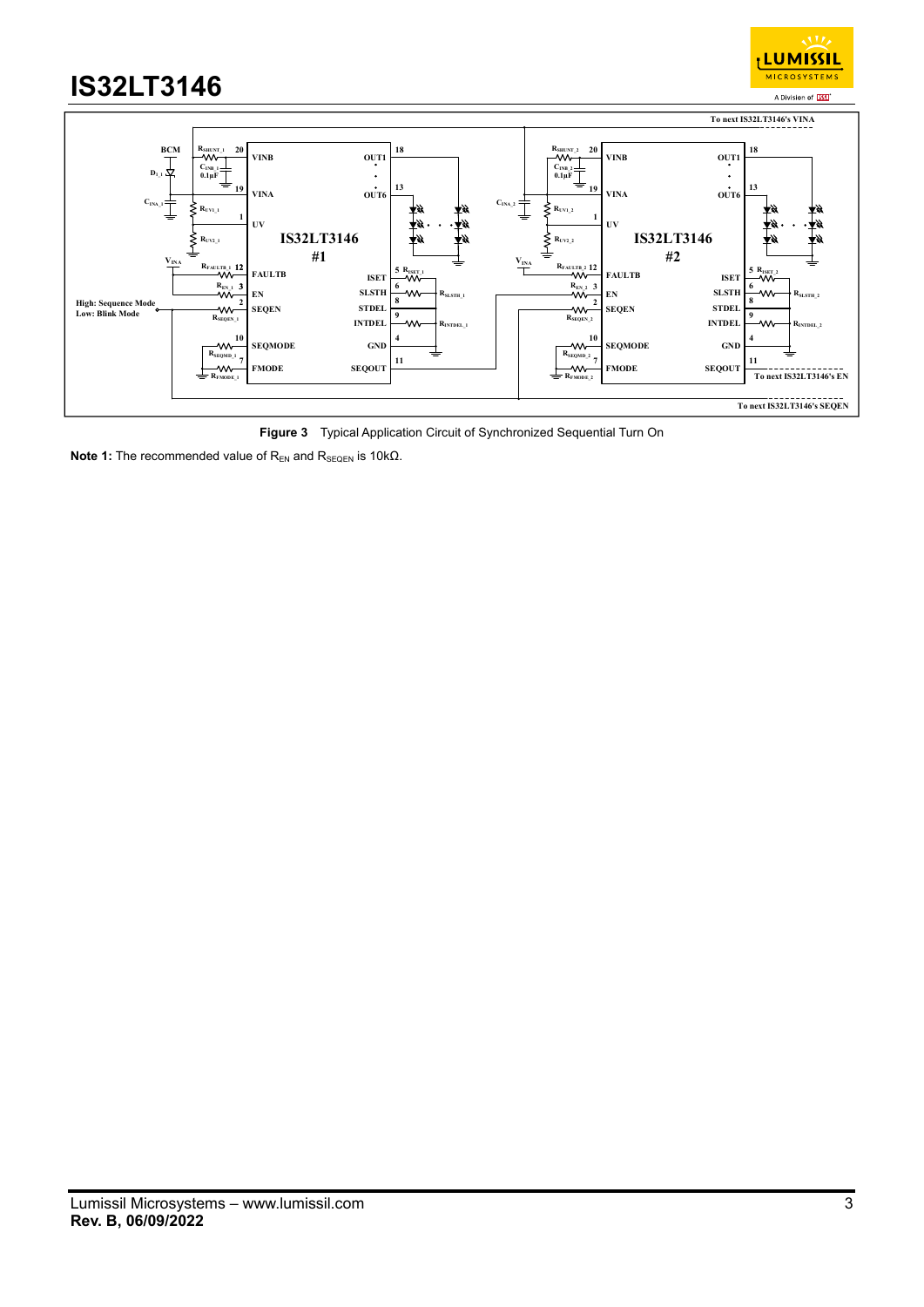

### **PIN CONFIGURATION**

| Package   | <b>Pin Configuration (Top View)</b>                                                                                                                    |                                                                          |                                                          |                                                                                                              |
|-----------|--------------------------------------------------------------------------------------------------------------------------------------------------------|--------------------------------------------------------------------------|----------------------------------------------------------|--------------------------------------------------------------------------------------------------------------|
| eTSSOP-20 | <b>UV</b><br><b>SEQEN</b><br><b>EN</b><br><b>GND</b><br><b>ISET</b><br><b>SLSTH</b><br><b>FMODE</b><br><b>STDEL</b><br><b>INTDEL</b><br><b>SEQMODE</b> | $\boldsymbol{2}$<br>3<br>$\boldsymbol{4}$<br>5<br>6<br>7<br>8<br>9<br>10 | 20<br>19<br>18<br>17<br>16<br>15<br>14<br>13<br>12<br>11 | <b>VINB</b><br><b>VINA</b><br>OUT1<br>OUT2<br>OUT3<br>OUT4<br>OUT5<br>OUT6<br><b>FAULTB</b><br><b>SEQOUT</b> |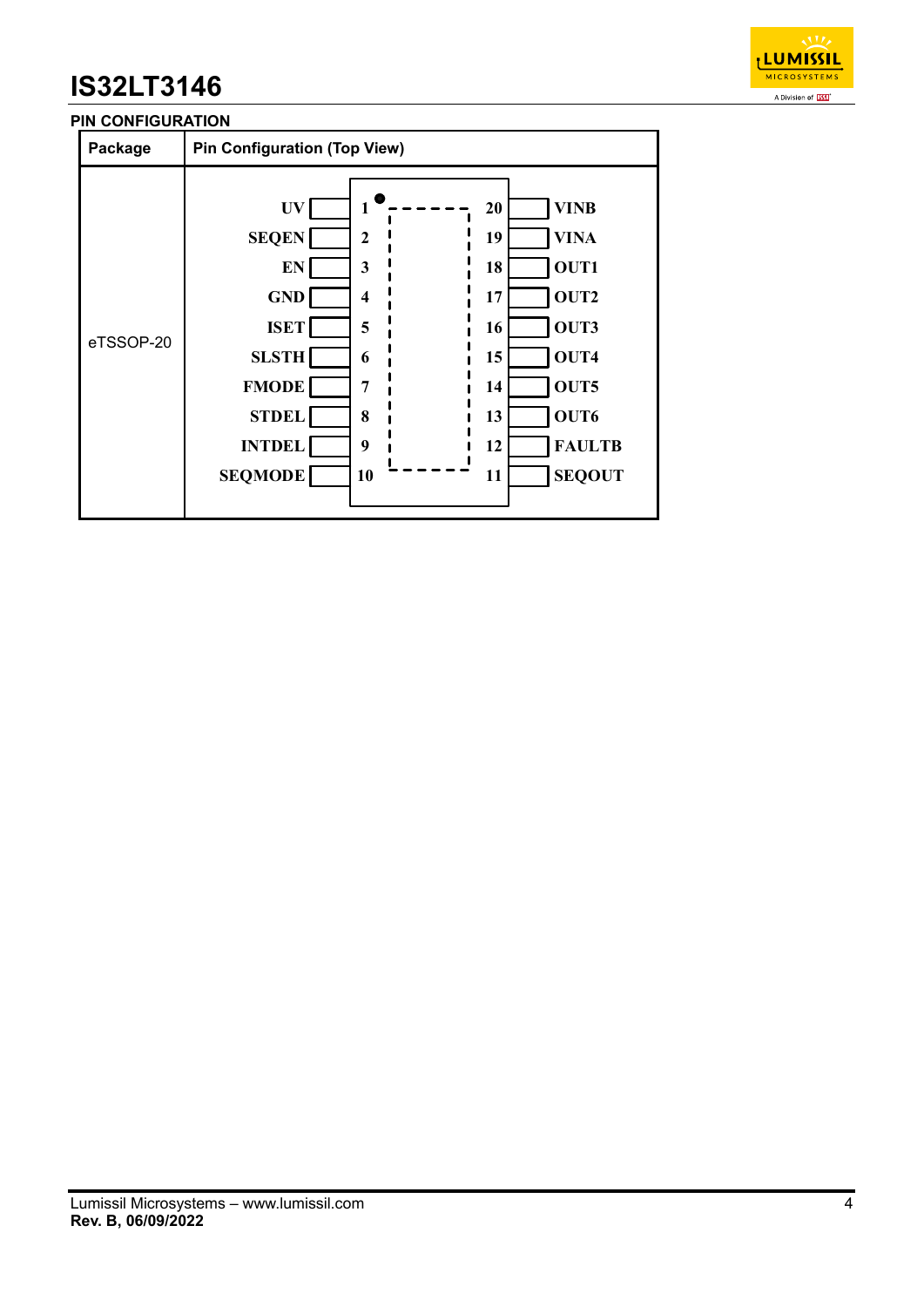

### **PIN DESCRIPTION**

| No.       | Pin                | <b>Description</b>                                                                                                                                                                                                                                                                                                                                                                      |
|-----------|--------------------|-----------------------------------------------------------------------------------------------------------------------------------------------------------------------------------------------------------------------------------------------------------------------------------------------------------------------------------------------------------------------------------------|
| 1         | <b>UV</b>          | With an external resistor divider, it can set external UVLO for LED string open<br>and single LED short fault detection.                                                                                                                                                                                                                                                                |
| 2         | <b>SEQEN</b>       | Active-high input. "1" to enable sequential turn on mode. Note: If tied to ground,<br>all channels will turn on simultaneously as EN pin is pulled high; enabling<br>traditional blink mode.                                                                                                                                                                                            |
| 3         | EN                 | Device enable pin. It also is used as the sequential turn on synchronization<br>signal input pin.                                                                                                                                                                                                                                                                                       |
| 4         | <b>GND</b>         | Ground pin.                                                                                                                                                                                                                                                                                                                                                                             |
| 5         | <b>ISET</b>        | Resistor on this pin to GND sets the maximum output current for channel<br>OUT1~OUT6.                                                                                                                                                                                                                                                                                                   |
| 6         | <b>SLSTH</b>       | Single LED short detection voltage setting pin. Connect a resistor to ground to<br>set.                                                                                                                                                                                                                                                                                                 |
| 7         | <b>FMODE</b>       | Fault action mode select pin. Connect a proper value resistor to ground to<br>select.                                                                                                                                                                                                                                                                                                   |
| 8         | <b>STDEL</b>       | Resistor from this pin to GND sets the startup delay time of the sequential on.                                                                                                                                                                                                                                                                                                         |
| 9         | <b>INTDEL</b>      | Resistor from this pin to GND sets the interval delay time of the sequential on.                                                                                                                                                                                                                                                                                                        |
| 10        | <b>SEQMODE</b>     | Sequential turn on style select pin. Connect a proper value resistor to ground to<br>select: one by one, two by two, three by three or all simultaneous on.                                                                                                                                                                                                                             |
| 11        | <b>SEQOUT</b>      | Sequential turn on synchronization signal output pin.                                                                                                                                                                                                                                                                                                                                   |
| 12        | <b>FAULTB</b>      | Open drain I/O diagnostic pin. Active-low output driven by the device when it<br>detects a fault condition. As an input ( $R_{FMODE} = 0\Omega$ or 27k $\Omega$ ), this pin will accept<br>an externally generated FAULTB signal to disable the device output to satisfy<br>the "One-Fail-All-Fail" function. Note: this pin requires an external pull up<br><b>resistor</b> (RFAULTB). |
| $13 - 18$ | OUT6~OUT1          | Current output pin. Connect the anode of the LED string to this pin and cathode<br>to GND.                                                                                                                                                                                                                                                                                              |
| 19        | <b>VINA</b>        | Power supply pin.                                                                                                                                                                                                                                                                                                                                                                       |
| 20        | <b>VINB</b>        | Thermal shunt pin. Connect a power resistor from VINA to this pin to shunt the<br>power dissipation on the device.                                                                                                                                                                                                                                                                      |
|           | <b>Thermal Pad</b> | Must be connected to GND with sufficient copper for heat sink.                                                                                                                                                                                                                                                                                                                          |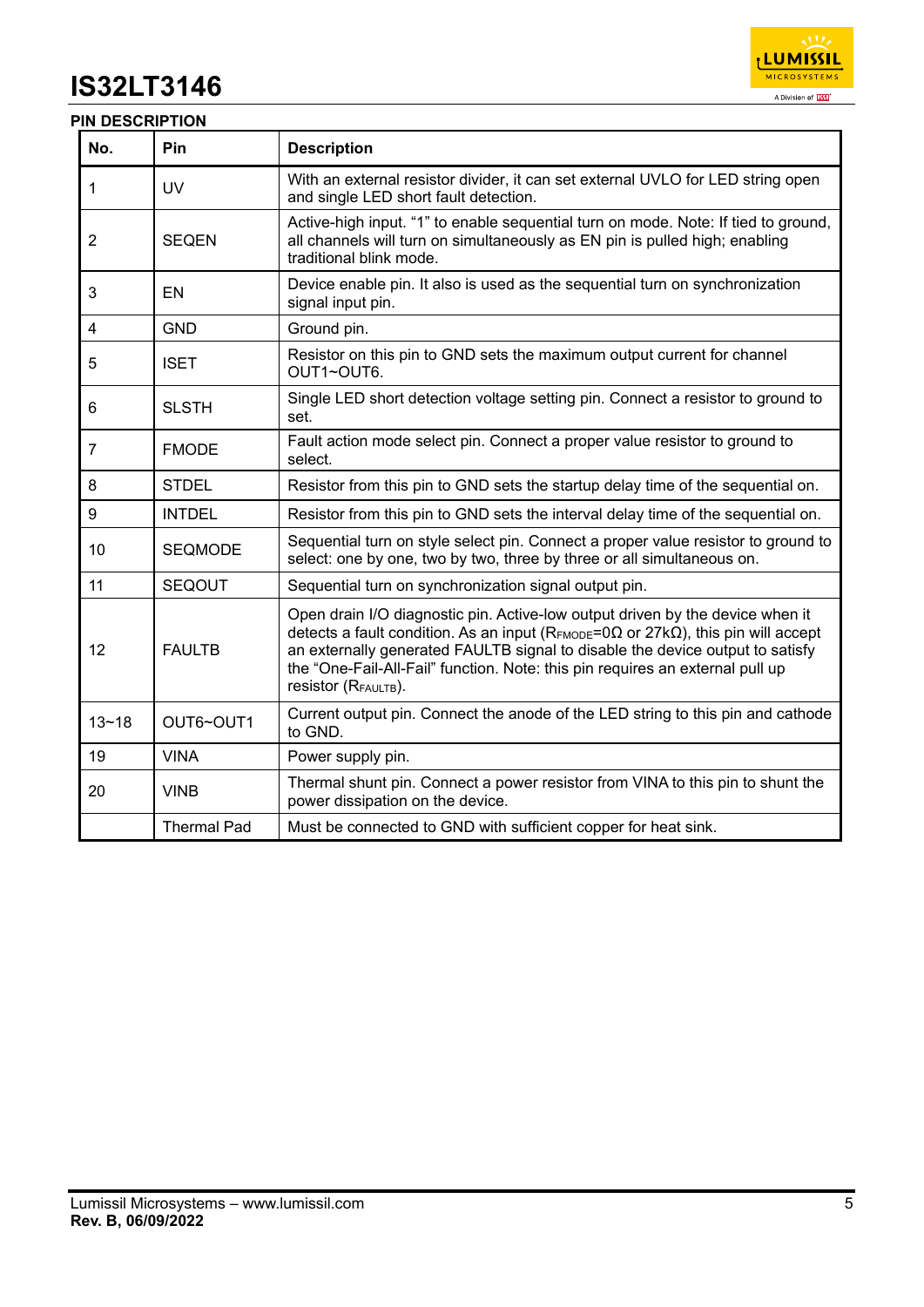

#### **ORDERING INFORMATION Automotive Range: -40°C to +125°C**

| <b>Order Part No.</b> | Package                   | QTY/Reel |  |
|-----------------------|---------------------------|----------|--|
| IS32LT3146-ZLA3-TR    | eTSSOP-20. Lead-free 2500 |          |  |

c.) potential liability of Lumissil Microsystems is adequately protected under the circumstances

Copyright © 2022 Lumissil Microsystems. All rights reserved. Lumissil Microsystems reserves the right to make changes to this specification and its products at any time without notice. Lumissil Microsystems assumes no liability arising out of the application or use of any information, products or services described herein. Customers are advised to obtain the latest version of this device specification before relying on any published information and before placing orders for products.

Lumissil Microsystems does not recommend the use of any of its products in life support applications where the failure or malfunction of the product can reasonably be expected to cause failure of the life support system or to significantly affect its safety or effectiveness. Products are not authorized for use in such applications unless Lumissil Microsystems receives written assurance to its satisfaction, that:

a.) the risk of injury or damage has been minimized;

b.) the user assume all such risks; and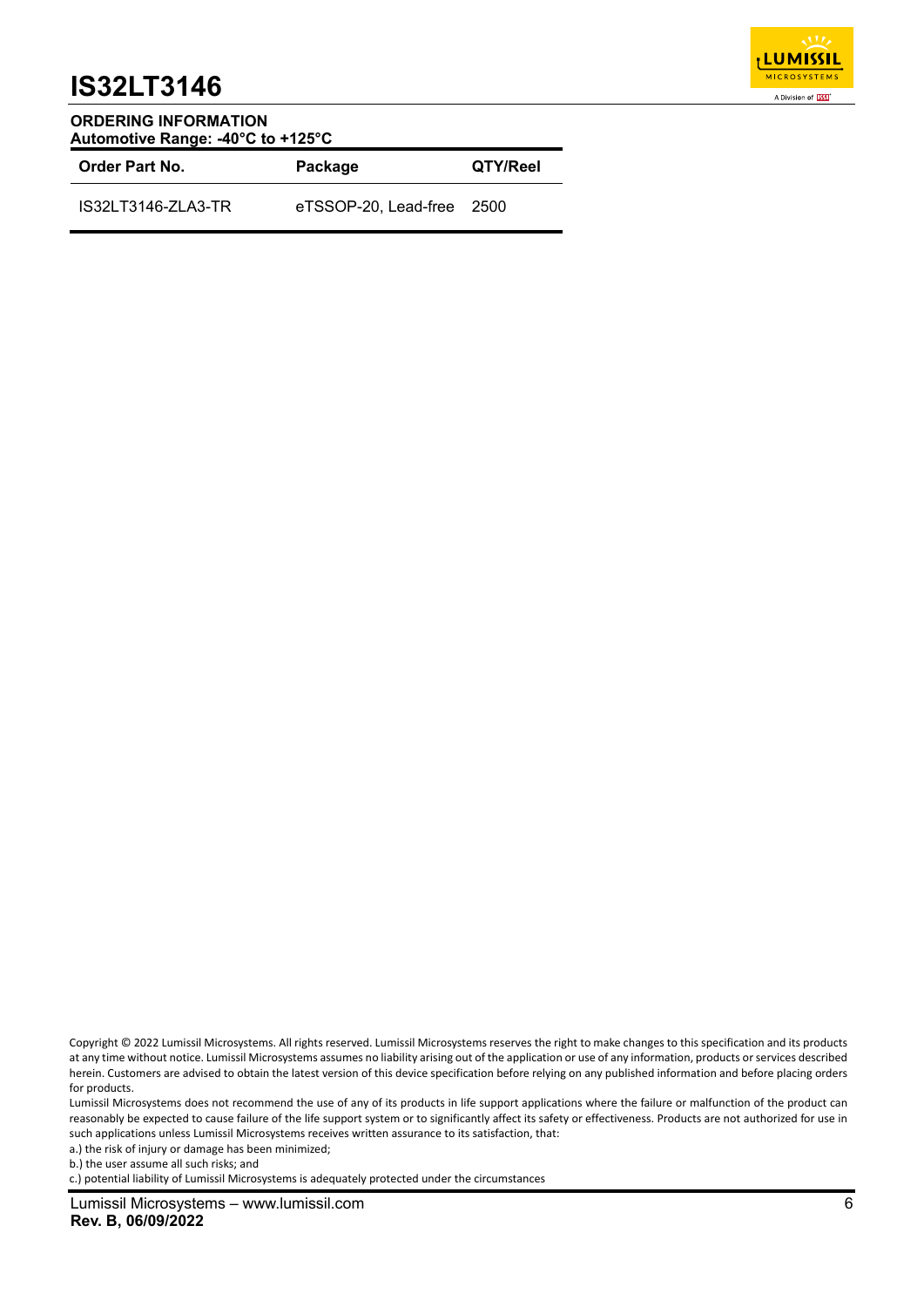### **ABSOLUTE MAXIMUM RATINGS (NOTE 2)**

| Voltage at VINA, VINB pins                                                                                           | $-0.3V \sim +45V$                   |
|----------------------------------------------------------------------------------------------------------------------|-------------------------------------|
| Voltage at UV, SEQEN, EN, STDEL, INTDEL, SEQMODE, SEQOUT, FAULTB,                                                    | $-0.3V \sim V_{INA} + 0.3V$         |
| OUT1~OUT6 pins                                                                                                       |                                     |
| Voltage at ISET, SLSTH, FMODE pins                                                                                   | $-0.3V \sim +7V$                    |
| Operating temperature, TA=TJ                                                                                         | $-40^{\circ}$ C ~ +150 $^{\circ}$ C |
| Storage temperature, TSTG                                                                                            | $-65^{\circ}$ C ~ +150 $^{\circ}$ C |
| Junction temperature, TJMAX                                                                                          | $+150^{\circ}$ C                    |
| Package thermal resistance, junction to ambient (4-layer standard test PCB<br>based on JESD 51-2A), $\theta_{JA}$    | 31.8°C/W                            |
| Package thermal resistance, junction to thermal PAD (4-layer standard test PCB<br>based on JESD 51-8), $\theta_{JP}$ | $14.46^{\circ}$ C/W                 |
| ESD (HBM)                                                                                                            | ±2kV                                |
| ESD (CDM)                                                                                                            | ±750V                               |

**Note 2:** Stresses beyond those listed under "Absolute Maximum Ratings" may cause permanent damage to the device. These are stress ratings only and functional operation of the device at these or any other condition beyond those indicated in the operational sections of the specifications is not implied. Exposure to absolute maximum rating conditions for extended periods may affect device reliability.

#### **ELECTRICAL CHARACTERISTICS**

Valid at V<sub>INA</sub>= 12V, unless noted otherwise. Refer to each condition description.

". "symbol indicates specifications across the full operating temperature range with TA= TJ= -40°C to +150°C, other specifications are at  $T_A = T_J = 25^{\circ}C$ ; unless noted otherwise. (Note 4)

| Symbol                 | <b>Parameter</b>                                                                    | <b>Conditions</b>                                                                                 |                                         |           | Min.  | Typ.           | Max.           | <b>Unit</b> |
|------------------------|-------------------------------------------------------------------------------------|---------------------------------------------------------------------------------------------------|-----------------------------------------|-----------|-------|----------------|----------------|-------------|
| <b>Input Supply</b>    |                                                                                     |                                                                                                   |                                         |           |       |                |                |             |
| <b>V<sub>INA</sub></b> | Operating input voltage range                                                       |                                                                                                   |                                         |           | 5.0   |                | 40             | $\vee$      |
| VINA_UV                | V <sub>INA</sub> undervoltage release                                               | Voltage rising                                                                                    |                                         | $\bullet$ |       | 4.7            | 4.9            | $\vee$      |
| VINA_UVHY              | V <sub>INA</sub> undervoltage-lockout<br>hysteresis                                 | IC disabled                                                                                       |                                         |           |       | 280            |                | mV          |
| I <sub>IN</sub>        | Quiescent current (IVINA+IVINB)                                                     | VINA=VINB, EN=High,<br>$R_{\text{ISET}} = 6.2 k\Omega$                                            |                                         | $\bullet$ | 5     | $\overline{7}$ | 9              | mA          |
| <b>I</b> sp            | Shutdown current (I <sub>VINA</sub> +I <sub>VINB</sub> )                            | EN=Low                                                                                            |                                         | $\bullet$ | 30    | 55             | 80             | μA          |
| <b>FAULT</b>           | Shutdown current in fault mode<br>$(l_{VINA} + l_{VINE})$                           | $V_{INA}=V_{INB}$ , RFMODE=0 $\Omega$ , one<br>fail all fail mode,<br>FAULTB=Low                  |                                         |           | 1.4   | 2.2            | 3              | mA          |
| ton                    | Startup time from VIN rising edge<br>to current rising edge after first<br>power-up | EN=High, SEQMODE=Low                                                                              |                                         |           |       | 110            | 200            | μs          |
|                        | <b>Current Regulation</b>                                                           |                                                                                                   |                                         |           |       |                |                |             |
| $IOUT_R$               | Output current range per channel                                                    |                                                                                                   |                                         |           | $-75$ |                | $-10$          | mA          |
| <b>VISET</b>           | ISET pin reference voltage                                                          |                                                                                                   |                                         | $\bullet$ |       | 1.15           |                | $\vee$      |
|                        |                                                                                     | $R$ ISET=6.2k $\Omega$ , VINA=VINB, (VINA-<br>$VOUT$ =1.5V                                        |                                         | $\bullet$ | $-81$ | $-75$          | $-69$          | mA          |
| <b>I</b> OUT           | Output current per channel                                                          | $R_{\text{ISET}} = 18.6 \text{k}\Omega$ , $V_{\text{INA}} = V_{\text{INB}}$<br>$(VINA-VOUT)=1.5V$ |                                         | $\bullet$ | $-28$ | $-25$          | $-22$          |             |
|                        | OUT1~OUT6 current matching in                                                       | $R_{\text{ISET}} = 6.2 k\Omega$                                                                   |                                         | $\bullet$ | $-6$  |                | $6\phantom{1}$ | $\%$        |
| Еоит м                 | one device                                                                          | $R_{\text{ISET}} = 18.6 \text{k}\Omega$                                                           |                                         | $\bullet$ | $-12$ |                | 12             |             |
|                        | Minimum headroom voltage from<br>VINA to OUTx                                       | Measured at                                                                                       | $R_{\text{ISET}} = 6.2 k\Omega$         | $\bullet$ |       |                | 900            |             |
| <b>VHR MIN</b>         | (VINB pin tied to VINA pin)                                                         | $(VINA-VOUTX)$                                                                                    | $R_{\text{ISET}} = 18.6 \text{k}\Omega$ | $\bullet$ |       |                | 500            | mV          |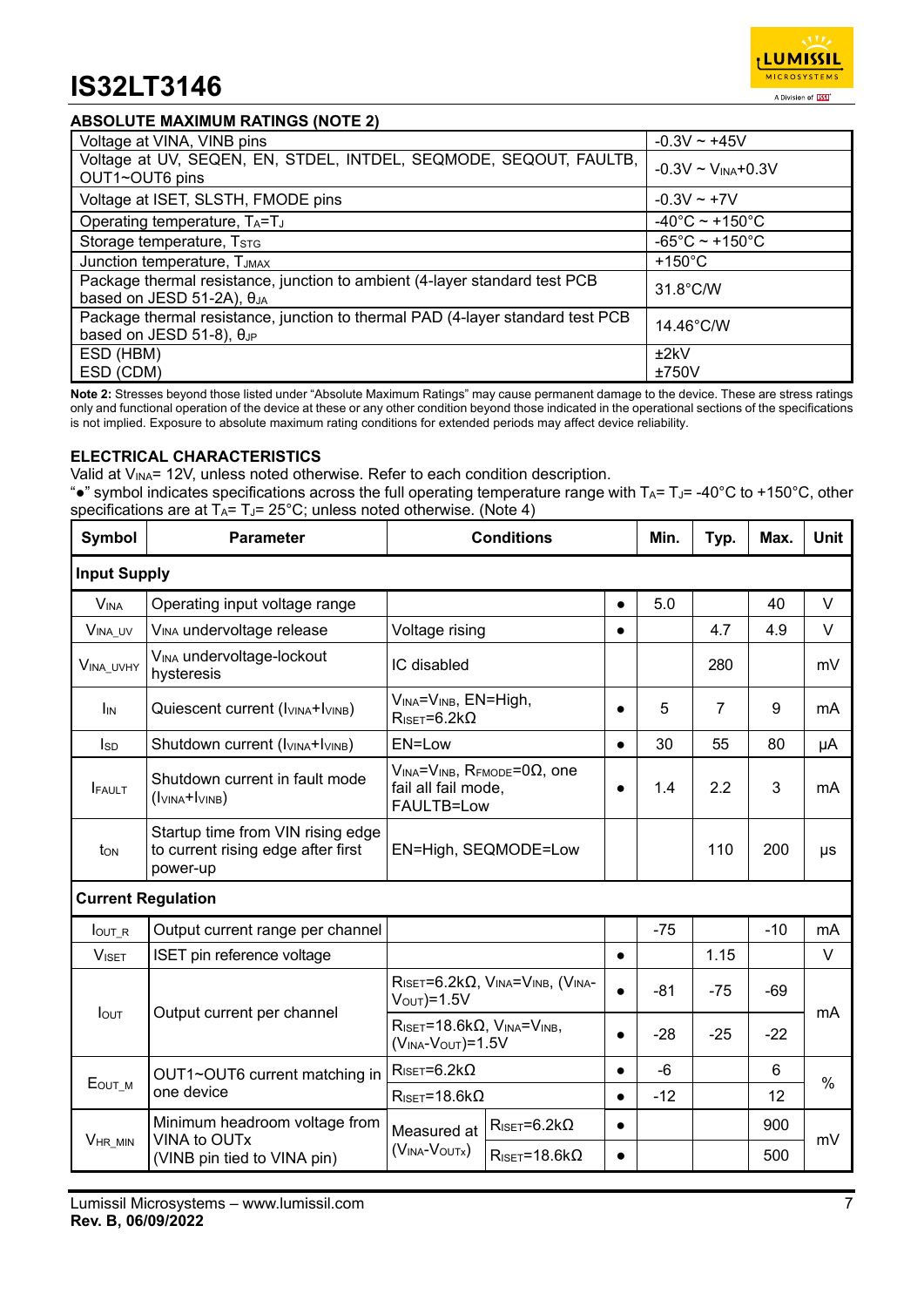

### **ELECTRICAL CHARACTERISTICS (CONTINUE)**

Valid at V<sub>INA</sub>= 12V, unless noted otherwise. Refer to each condition description.

". "symbol indicates specifications across the full operating temperature range with TA= TJ= -40°C to +150°C, other specifications are at  $T_A = T_J = 25^{\circ}C$ ; unless noted otherwise. (Note 4)

| Symbol                | <b>Parameter</b>                                                                       | <b>Conditions</b>                                                |           | Min.   | Typ.   | Max.  | <b>Unit</b> |
|-----------------------|----------------------------------------------------------------------------------------|------------------------------------------------------------------|-----------|--------|--------|-------|-------------|
| $t_{SL}$              | Current rising/falling slew time<br>(rising from 10% to 90% levels                     | $R_{\text{ISET}} = 6.2 k\Omega$                                  | $\bullet$ | 6      | 16     | 38    | μs          |
|                       | and falling from 90% to 10%<br>levels)                                                 | $R_{\text{ISET}} = 18.6 \text{k}\Omega$                          | $\bullet$ | 3      | 13     | 23    |             |
| $I_{\text{OUT}\_L}$   | Output current limit per channel                                                       | <b>ISET shorted to GND</b>                                       | $\bullet$ | $-150$ | $-112$ | $-85$ | mA          |
| <b>VABTR</b>          | The voltage threshold of current<br>full transition from VINA to VINB                  | $R_{\text{ISET}} = 6.2 k\Omega$ , measured at<br>(VINB-VOUT_MAX) |           |        | 1.1    |       | V           |
| <b>TABTR</b>          | The period time of 85% current<br>transition from VINA to VINB                         | $R_{\text{ISET}} = 6.2 k\Omega$                                  |           |        | 600    |       | μs          |
| <b>Timing Control</b> |                                                                                        |                                                                  |           |        |        |       |             |
| <b>I</b> STDEL        | STDEL pin output current                                                               |                                                                  | $\bullet$ |        | 30     |       | μA          |
| INTDEL                | <b>INTDEL</b> pin output current                                                       |                                                                  | $\bullet$ |        | 30     |       | μA          |
| t <sub>STDEL_R</sub>  | Programmable timing range of<br>startup delay                                          |                                                                  | $\bullet$ | 50     |        | 500   | ms          |
| tint DEL_R            | Programmable timing range of<br>interval delay                                         |                                                                  | $\bullet$ | 10     |        | 100   | ms          |
|                       |                                                                                        | $T_A = T_J = 25^{\circ}C$                                        |           | $-3$   |        | 3     | $\%$        |
| <b>ESTDEL</b>         | Startup delay time accuracy                                                            | $T_A = T_J = -40^{\circ}C$ to $+150^{\circ}C$                    | $\bullet$ | -5     |        | 5     | %           |
|                       |                                                                                        | $T_A = T_J = 25^{\circ}C$                                        |           | $-3$   |        | 3     | $\%$        |
| EINTDEL               | Interval delay time accuracy                                                           | $T_A = T_J = -40^{\circ}C$ to $+150^{\circ}C$                    | $\bullet$ | $-5$   |        | 5     | $\%$        |
|                       |                                                                                        | $RSTDEL=9.1k\Omega$                                              | $\bullet$ | 47.5   | 50     | 52.5  |             |
| <b>t</b> stdel        | Sequence startup delay time                                                            | $RSTDEL=75k\Omega$                                               | $\bullet$ | 475    | 500    | 525   | ms          |
|                       |                                                                                        | $R_{\text{INTDEL}} = 9.1 \text{k}\Omega$                         | $\bullet$ | 9.5    | 10     | 10.5  |             |
| <b>LINTDEL</b>        | Sequence interval delay time                                                           | $R_{INTDEL} = 75k\Omega$                                         | $\bullet$ | 95     | 100    | 105   | ms          |
| <b>t</b> STDELMIN     | Minimum Startup delay time<br>(from EN rising edge to 10%<br>output current of OUT1)   | Sequential turn on mode,<br>SEQEN=High, VSTDEL=GND               | $\bullet$ | 70     | 110    | 150   | μs          |
| <b>SEOMD</b>          | SEQMODE pin output current                                                             |                                                                  | $\bullet$ |        | 30     |       | $\mu A$     |
| RSEQMD1               | SEQMODE pin resistance range<br>for sequential turn on style 1: one<br>by one          |                                                                  | $\bullet$ |        | 0      | 100   | Ω           |
| RSEQMD2               | SEQMODE pin resistance range<br>for sequential turn on style 2: two<br>by two          |                                                                  | $\bullet$ | 24     | 27     | 30    | kΩ          |
| RSEQMD3               | SEQMODE pin resistance range<br>for sequential turn on style 3:<br>three by three      |                                                                  | $\bullet$ | 58     | 62     | 66    | kΩ          |
| RSEQMD4               | SEQMODE pin resistance range<br>for sequential turn on style 4: all<br>simultaneous on |                                                                  | $\bullet$ | 140    | 150    | 160   | kΩ          |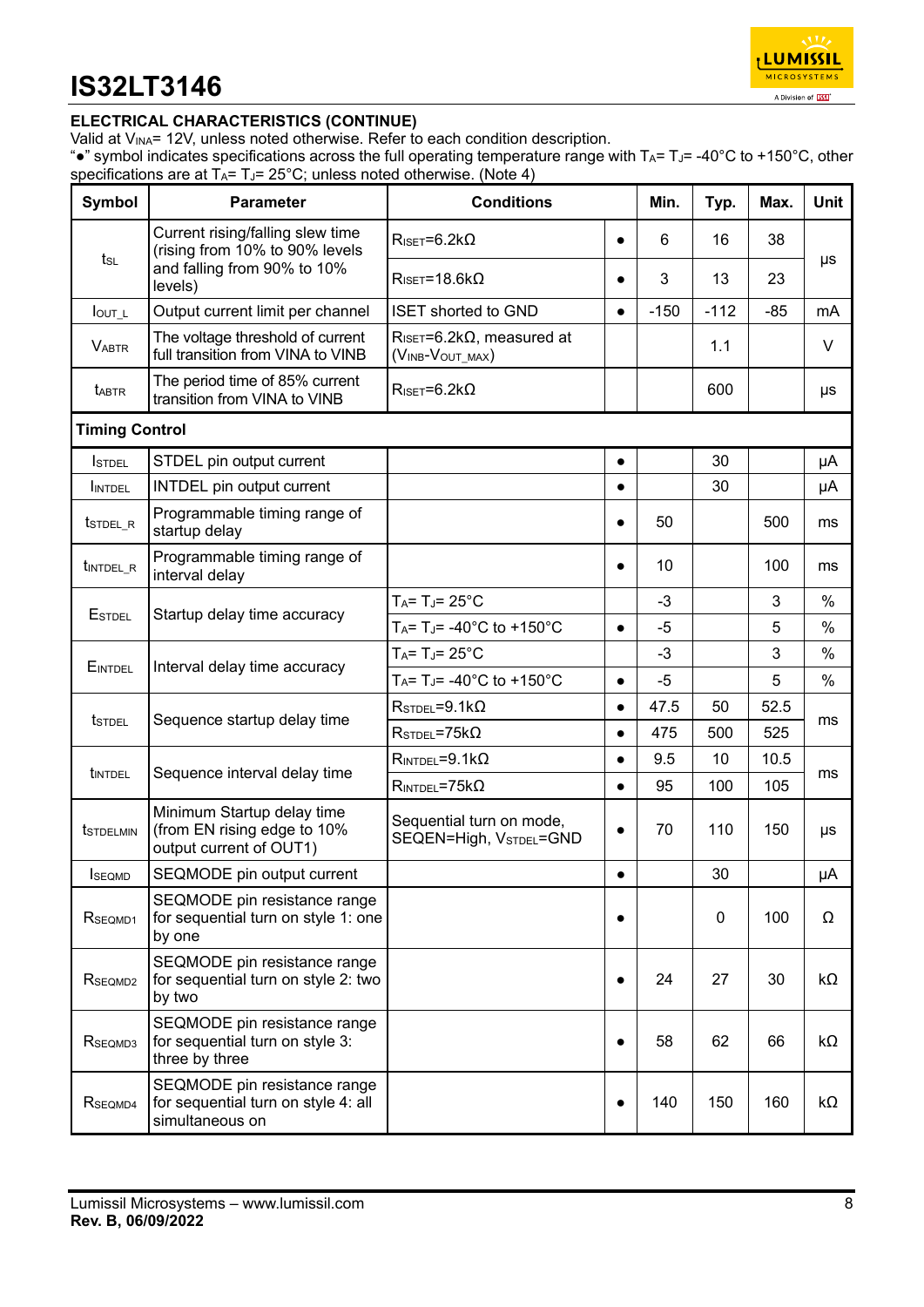

### **ELECTRICAL CHARACTERISTICS (CONTINUE)**

Valid at V<sub>INA</sub>= 12V, unless noted otherwise. Refer to each condition description.

"•" symbol indicates specifications across the full operating temperature range with TA= TJ= -40°C to +150°C, other specifications are at  $T_A = T_J = 25^{\circ}$ C; unless noted otherwise. (Note 4)

| <b>Symbol</b>         | <b>Parameter</b>                                                 | <b>Conditions</b>                                                      |           | Min. | Typ. | Max. | <b>Unit</b> |  |  |  |
|-----------------------|------------------------------------------------------------------|------------------------------------------------------------------------|-----------|------|------|------|-------------|--|--|--|
|                       | <b>Logic Input and Output</b>                                    |                                                                        |           |      |      |      |             |  |  |  |
| $V_{IL}$              | EN, SEQEN and FAULTB pins<br>input low voltage                   | Below V <sub>IL</sub> level, input voltage<br>considered as logic LOW  |           |      |      | 0.7  | $\vee$      |  |  |  |
| V <sub>IH</sub>       | EN, SEQEN and FAULTB pins<br>input high voltage                  | Above V <sub>IH</sub> level, input voltage<br>considered as logic HIGH |           | 2.3  |      |      | $\vee$      |  |  |  |
| VOL_FLTB              | FAULTB pin output low voltage                                    | $Isink=1mA$                                                            | $\bullet$ |      | 0.1  | 0.4  | V           |  |  |  |
| VOL_SOUT              | SEQOUT pin output low voltage                                    | Isink=50µA                                                             | $\bullet$ |      | 0.2  | 0.4  | $\vee$      |  |  |  |
| <b>V<sub>OH</sub></b> | SEQOUT pins output high voltage                                  | Isource= -50µA                                                         | $\bullet$ | 3    | 3.6  | 5    | $\vee$      |  |  |  |
| <b>IPD</b>            | EN and SEQEN pins internal pull-<br>down current                 | Pin connected to 12V                                                   | $\bullet$ | 4    | 7    | 15   | μA          |  |  |  |
| <b>VUVTH</b>          | UV pin threshold voltage                                         | Voltage rising                                                         | $\bullet$ | 1.12 | 1.2  | 1.28 | V           |  |  |  |
| VUVTH_HY              | UV pin threshold voltage<br>hysteresis                           |                                                                        |           |      | 30   |      | mV          |  |  |  |
| <b>Protection</b>     |                                                                  |                                                                        |           |      |      |      |             |  |  |  |
| <b>FMODE</b>          | FMODE pin output current                                         |                                                                        |           |      | 30   |      | μA          |  |  |  |
| RFMODE1               | FMODE pin resistance range for<br>fault action mode 1            |                                                                        | $\bullet$ |      | 0    | 100  | Ω           |  |  |  |
| RFMODE <sub>2</sub>   | FMODE pin resistance range for<br>fault action mode 2            |                                                                        | $\bullet$ | 24   | 27   | 30   | kΩ          |  |  |  |
| RFMODE3               | FMODE pin resistance range for<br>fault action mode 3            |                                                                        | $\bullet$ | 58   | 62   | 66   | kΩ          |  |  |  |
| R <sub>FMODE4</sub>   | FMODE pin resistance range for<br>fault action mode 4            |                                                                        | $\bullet$ | 140  | 150  | 160  | kΩ          |  |  |  |
| $R_{\text{ISET\_OC}}$ | Maximum RISET of ISET pin open<br>circuit detection              | Monitor FAULTB pin low                                                 | $\bullet$ | 300  |      |      | kΩ          |  |  |  |
| $R_{\text{ISET\_SC}}$ | Minimum R <sub>ISET</sub> of ISET pin short<br>circuit detection | Monitor FAULTB pin low                                                 | $\bullet$ |      |      | 1    | kΩ          |  |  |  |
| $t_{\mathsf{FBDT}}$   | ISET pin open/short detection<br>deglitch time                   |                                                                        | $\bullet$ |      | 50   |      | μs          |  |  |  |
| <b>Vscv</b>           | LED string short detection voltage                               | Voltage falling, measured at<br><b>OUTx to GND</b>                     |           | 0.8  | 1    | 1.2  | $\vee$      |  |  |  |
| V <sub>SCV_HY</sub>   | LED string short detection voltage<br>hysteresis                 | Measured at OUTx to GND                                                | $\bullet$ |      | 210  |      | mV          |  |  |  |
| <b>IRTR</b>           | Fault retry current                                              |                                                                        | $\bullet$ |      | 4    |      | mA          |  |  |  |
| $V_{OCV}$             | LED string open fault detection<br>voltage                       | VUV>VUVTH, measured at<br>(VINB-VOUTx), voltage falling                | $\bullet$ | 29   | 40   | 49   | mV          |  |  |  |
| Vocv_HY               | LED string open fault detection<br>voltage hysteresis            | VUV>VUVTH, measured at<br>(VINB-VOUTx), voltage rising                 |           |      | 20   |      | mV          |  |  |  |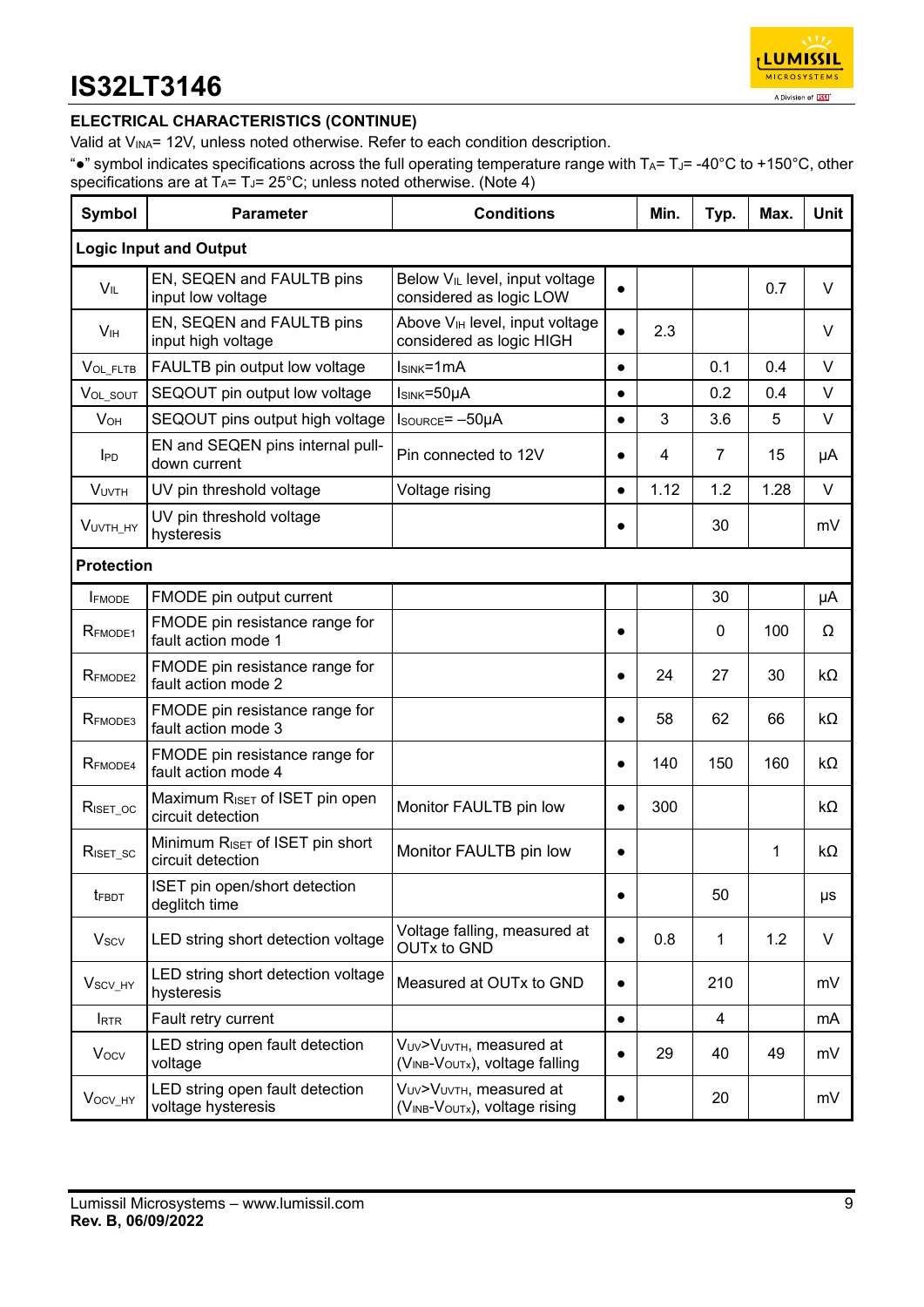

### **ELECTRICAL CHARACTERISTICS (CONTINUE)**

Valid at V<sub>INA</sub>= 12V, unless noted otherwise. Refer to each condition description.

"•" symbol indicates specifications across the full operating temperature range with  $T_A = T_J = -40^{\circ}C$  to +150°C, other specifications are at  $T_A = T_J = 25^\circ C$ ; unless noted otherwise. (Note 4)

| Symbol                | <b>Parameter</b>                                                               | <b>Conditions</b>                                        |           | Min.  | Typ.  | Max. | Unit |
|-----------------------|--------------------------------------------------------------------------------|----------------------------------------------------------|-----------|-------|-------|------|------|
| <b>I</b> SLSTH        | SLSTH pin output current                                                       |                                                          | ٠         | 30    | 32    | 34   | μA   |
| $V$ slsth_rg          | Maximum voltage threshold<br>of<br>single LED short detection                  | (Note 3)                                                 |           |       |       | 8.5  | V    |
| <b>VSLSTH</b>         | Single LED short detection voltage                                             | Voltage falling, R <sub>SLSTH</sub> =30kΩ                | $\bullet$ | 2.64  | 2.88  | 3.09 | V    |
|                       | threshold                                                                      | Voltage falling, R <sub>SLSTH</sub> =51kΩ                | $\bullet$ | 4.546 | 4.896 | 5.2  |      |
| V <sub>SLSTH_HY</sub> | Single LED short detection voltage<br>threshold hysteresis                     |                                                          | $\bullet$ |       | 100   |      | mV   |
| <b>TFBDEL</b>         | LED string open/short and single<br>short fault reporting delay<br>LED<br>time |                                                          |           |       | 2     |      | ms   |
| Tro                   | roll-off<br>activation<br>Thermal<br>temperature                               | (Note 3)                                                 |           |       | 150   |      | °C   |
| T <sub>sp</sub>       | Over temperature shutdown                                                      | Temperature increasing<br>(Note 3)                       |           |       | 175   |      | °C   |
| <b>TSDHY</b>          | Over temperature hysteresis                                                    | Recovery= T <sub>SD</sub> -T <sub>SDHY</sub><br>(Note 3) |           |       | 20    |      | °C   |

**Note 3:** Guaranteed by design.

**Note 4:** Limits are 100% production tested at -40ºC, 25ºC and 125ºC. Limits over the full operating temperature range verified through either bench and/or tester testing and correlation using Statistical methods.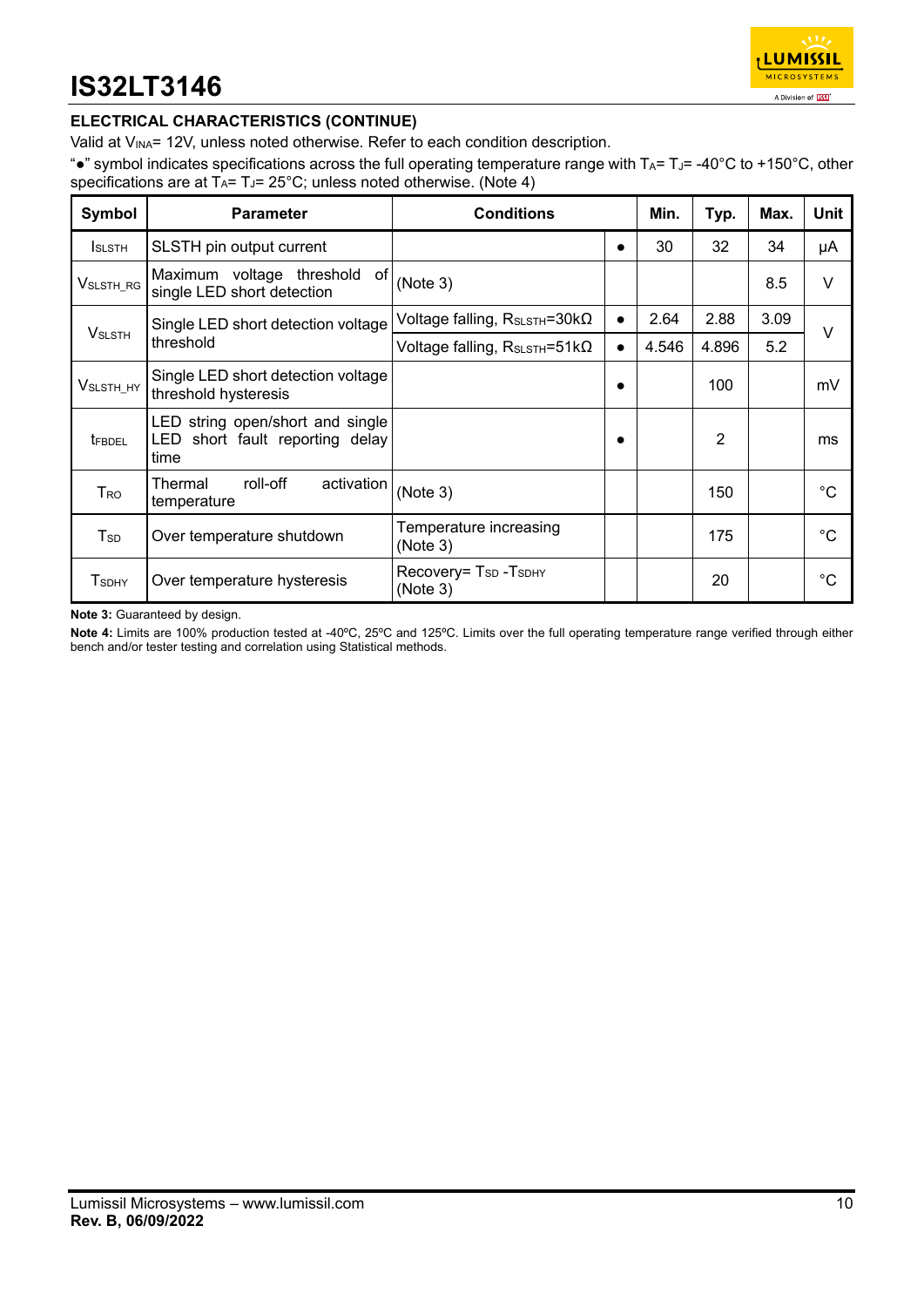### **TYPICAL PERFORMANCE CHARACTERISTICS**



Lumissil Microsystems – www.lumissil.com 11 **Rev. B, 06/09/2022**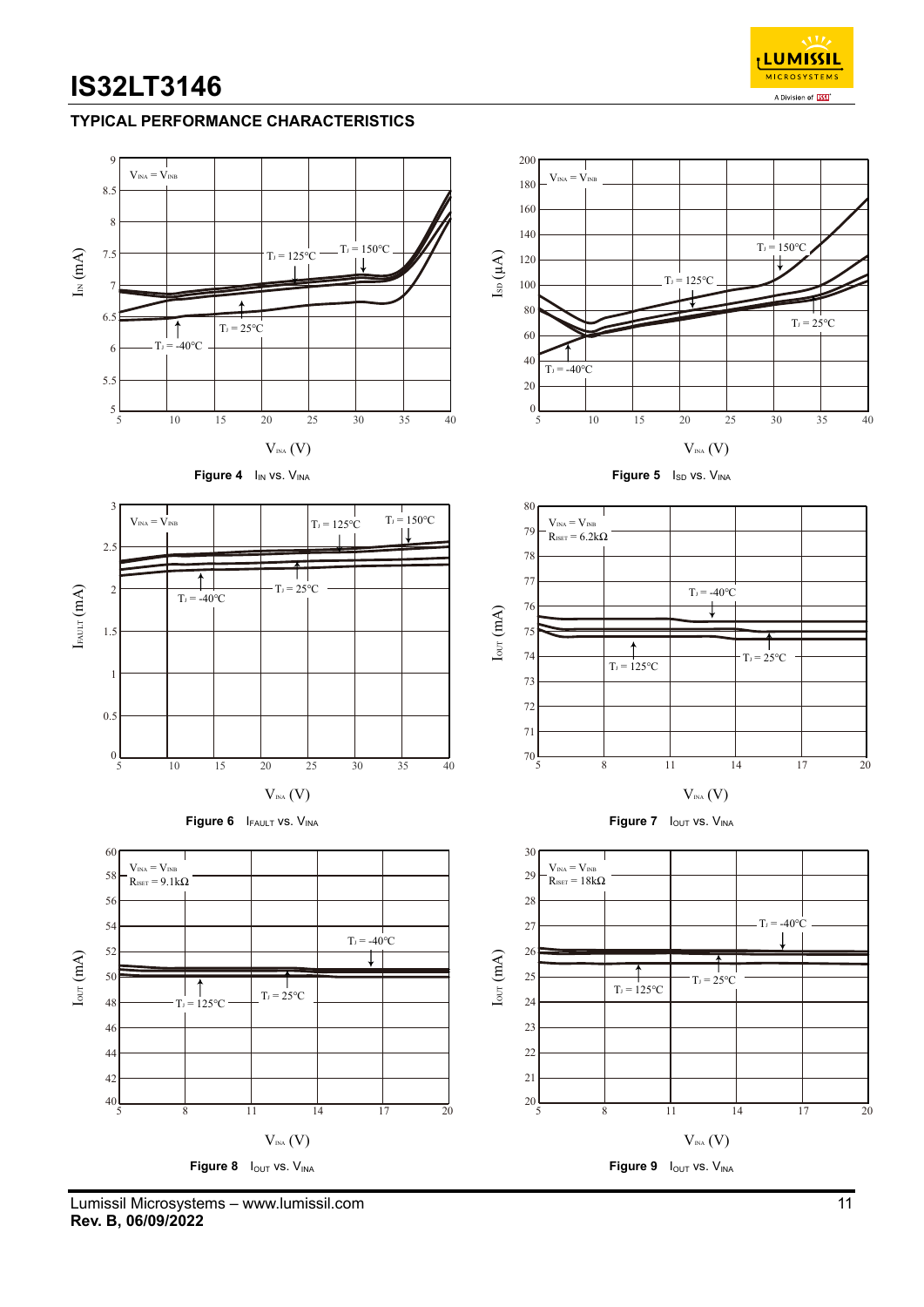<sub>I</sub>LUMISSIL **MICROSYSTEMS** A Division of **ISS** 

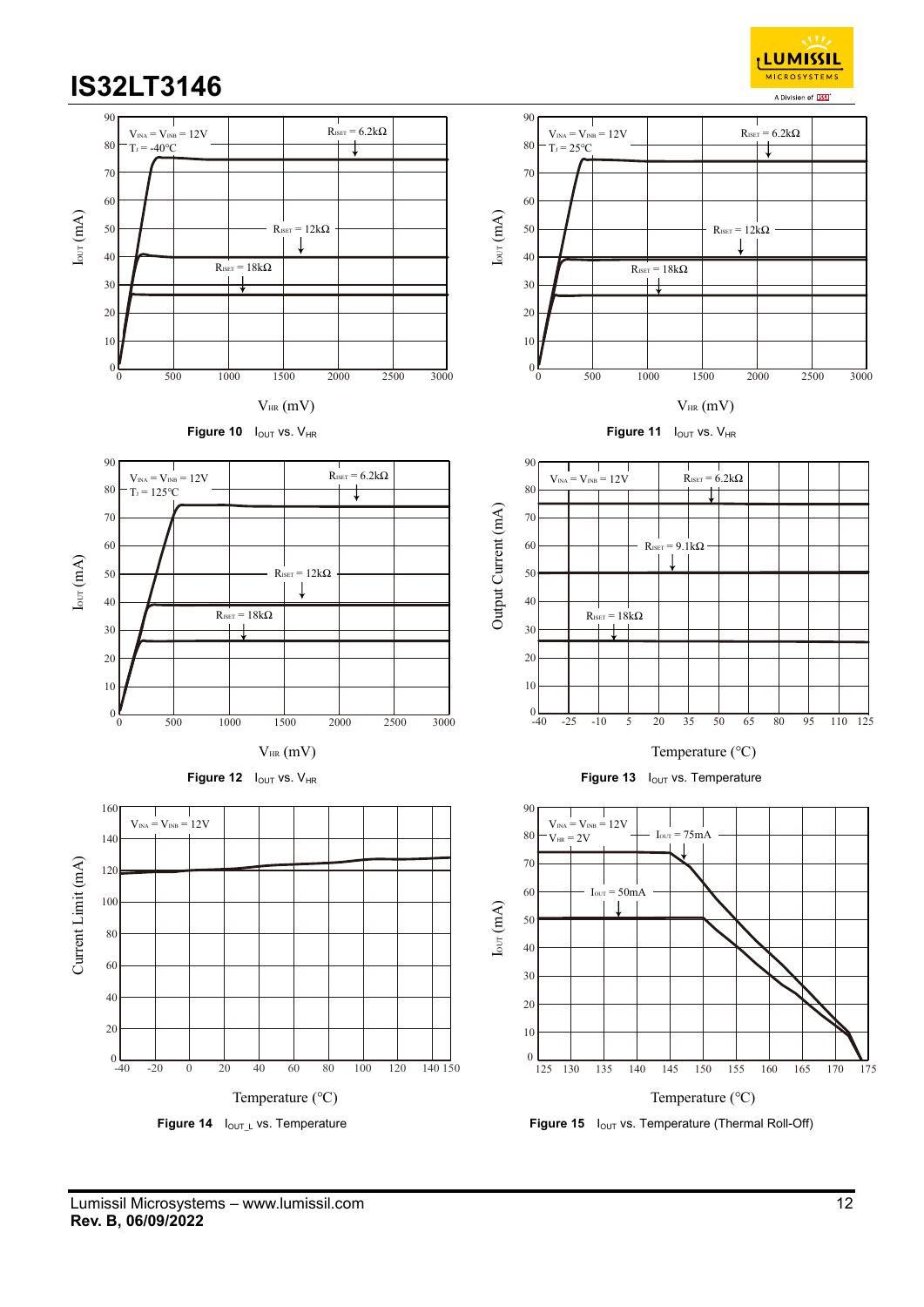

<sub>I</sub> LUMISSIL **MICROSYSTEMS**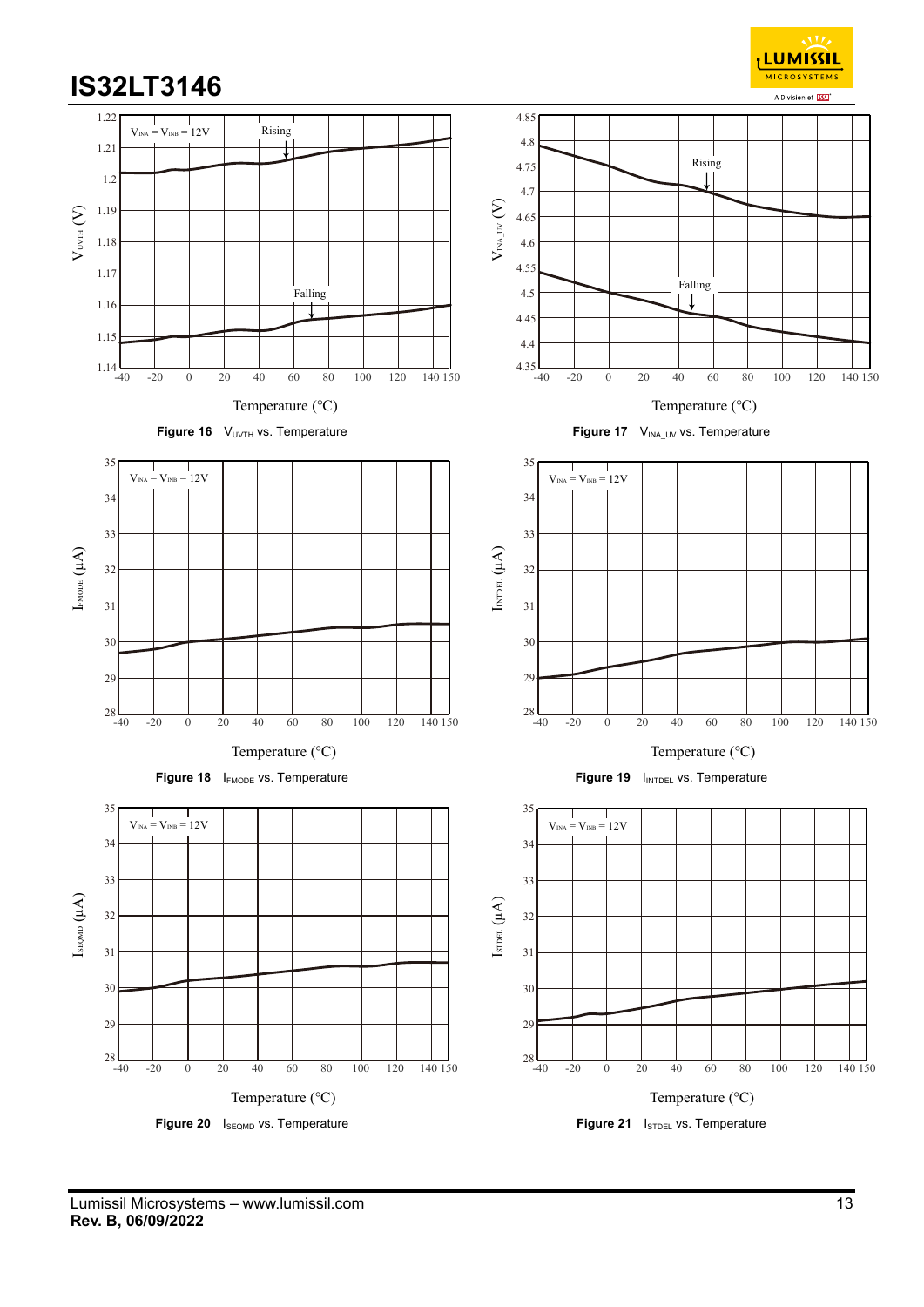<sub>I</sub> LUMISSIL **MICROSYSTEMS** A Division of **ISS** 



Lumissil Microsystems – www.lumissil.com 14 **Rev. B, 06/09/2022**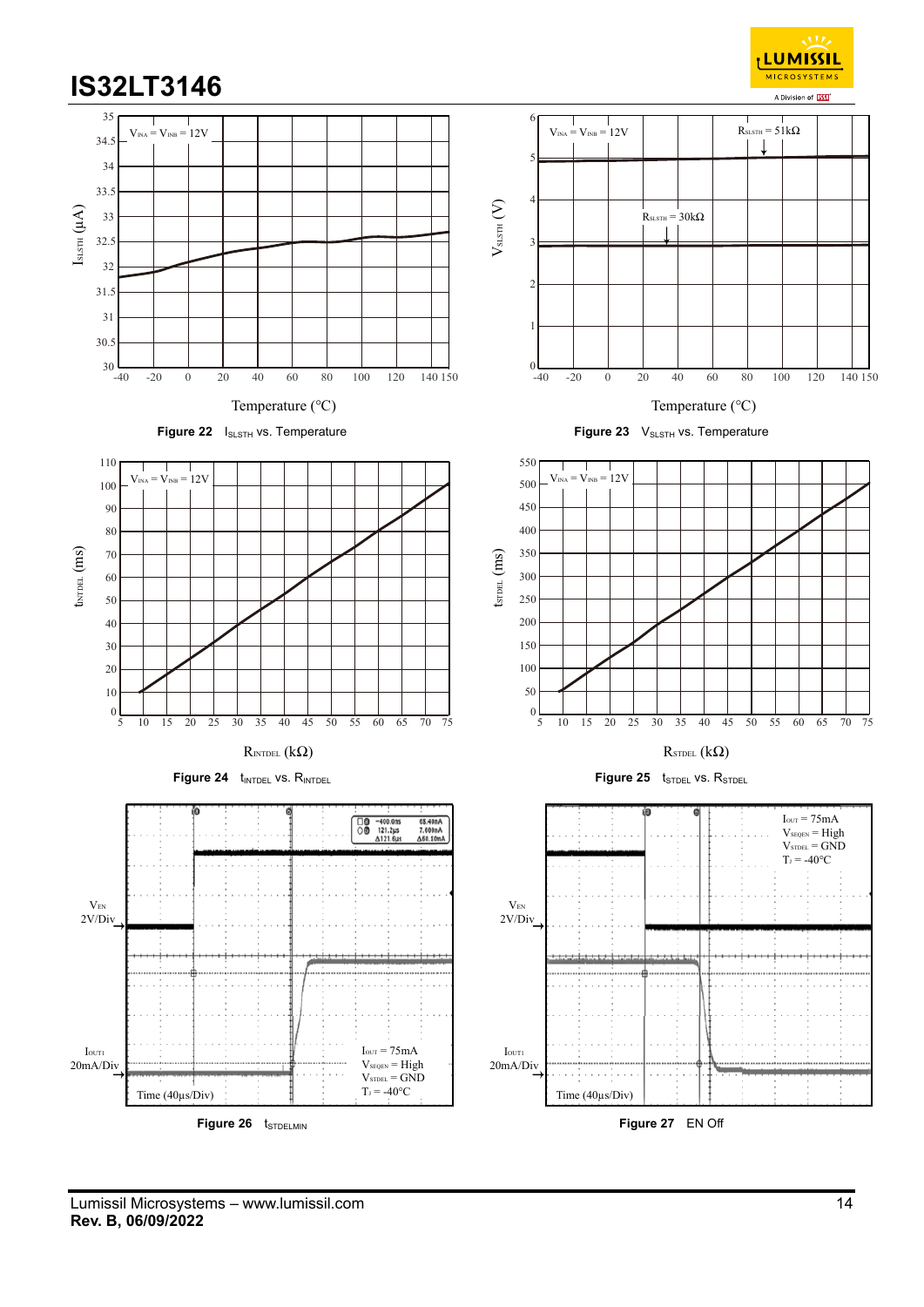

Lumissil Microsystems – www.lumissil.com 15 **Rev. B, 06/09/2022**

<sub>I</sub>LUMISSIL **MICROSYSTEMS**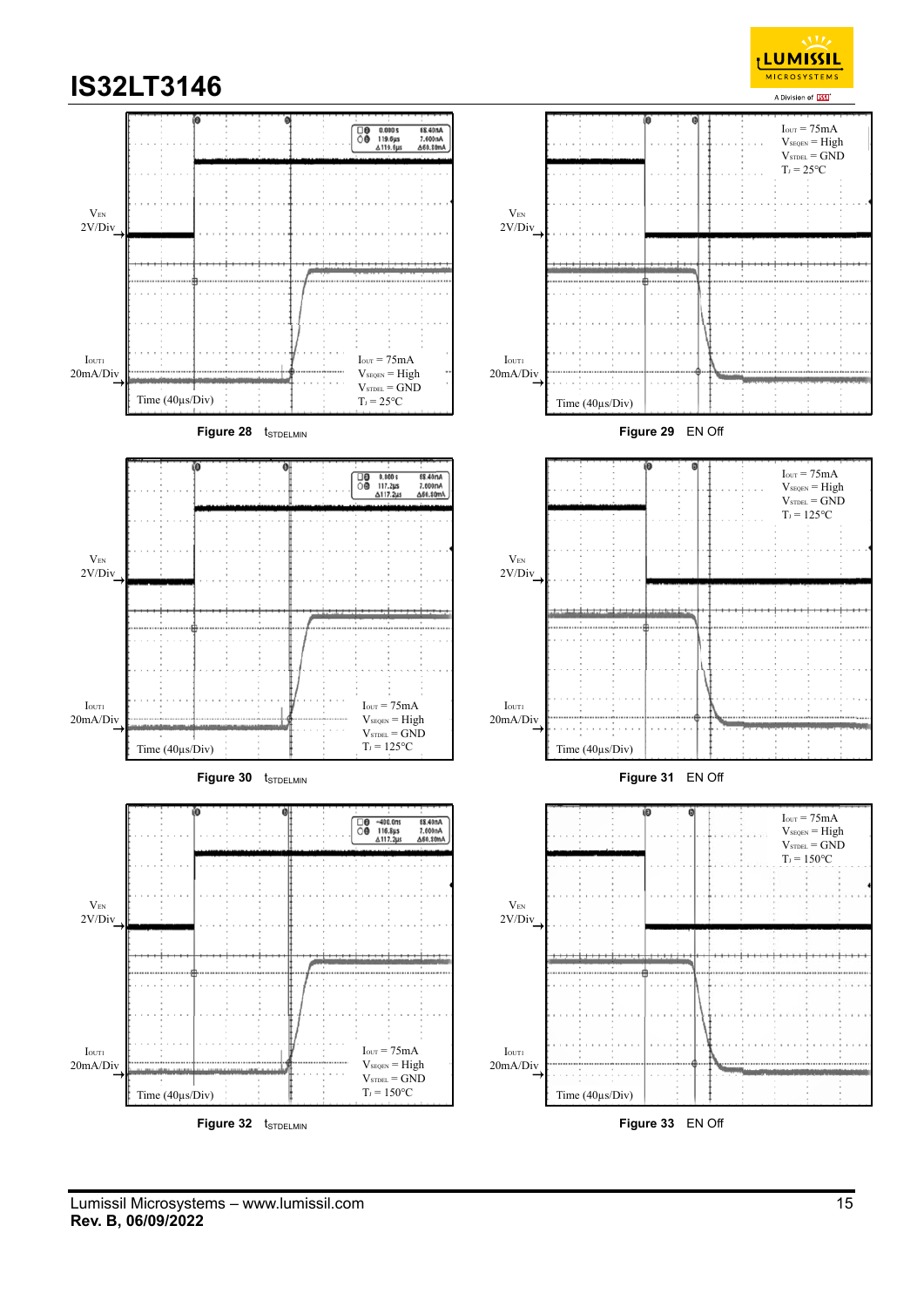

### **FUNCTIONAL BLOCK DIAGRAM**

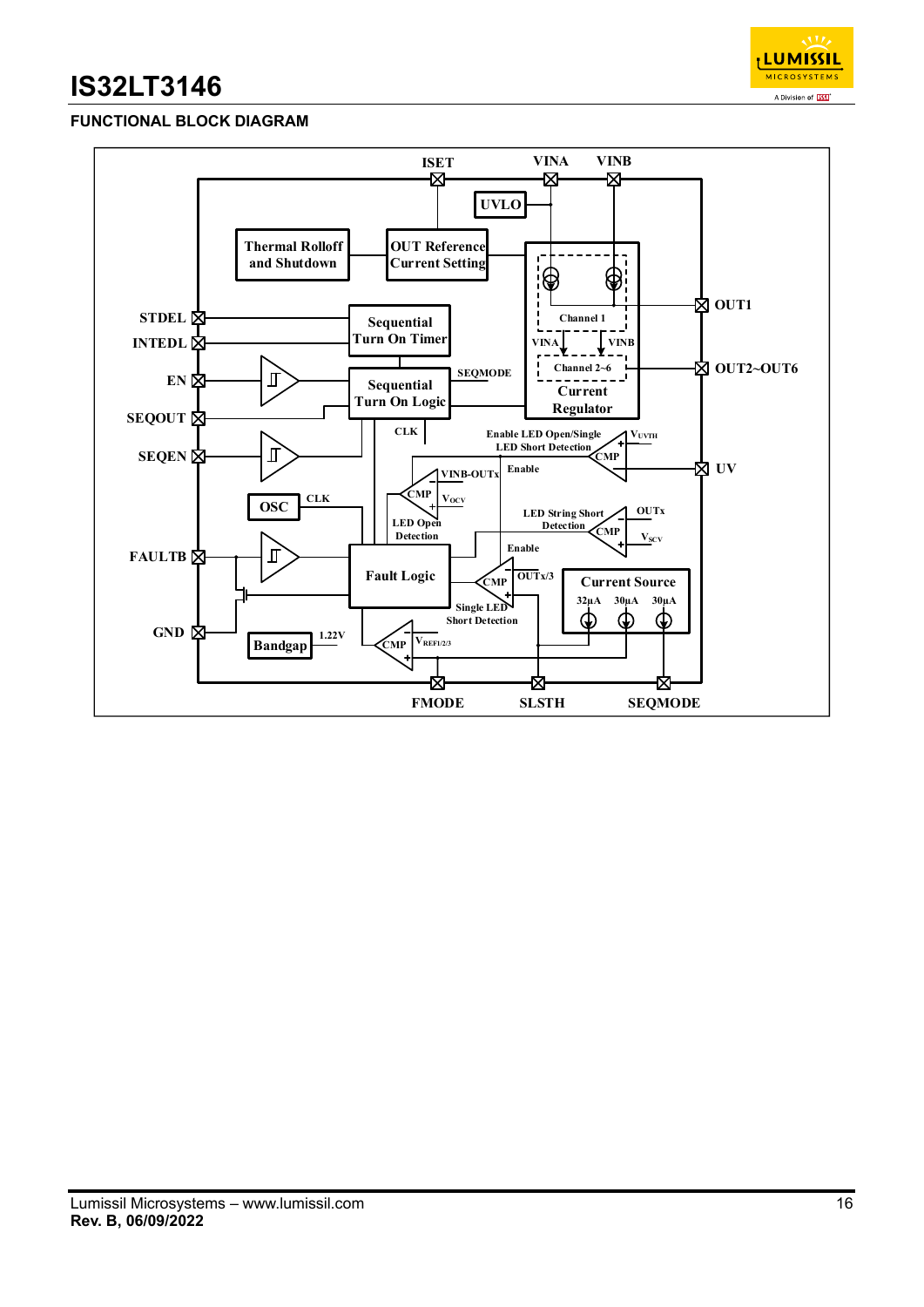### **APPLICATION INFORMATION**

The IS32LT3146 device is a six-channel linear LED driver with an integrated state machine to implement both traditional blink display mode or sequential turn on display mode (Dynamic Turn Light) of LEDs without the need for a microcontroller.

The display mode is selected by the logic level of the SEQEN pin. The state machine detects the logic level of the SEQEN pin upon the EN pin toggling high. If the SEQEN pin is logic low, all channels will be turned on simultaneously, and pulling EN pin low will simultaneously turn off all channels to implement traditional blink display mode. If the SEQEN pin is logic high, an internal timer is triggered to start counting to implement sequential turn on mode. The device will sequentially turn on the output channels by the internal timer until all channels are turned on. The startup delay time of EN rising edge to first channel output current rising edge, and channel to channel internal delay time of the sequential turn on are fully programmable by external resistors, no software program is required. Then pulling EN pin low will simultaneously turn off all channels.

When a display mode is in progress, it will not be interrupted to switch mode by the SEQEN pin logic until EN pin toggles high. The sequential turn on mode is able to implement multiple devices synchronization operation to realize more than 6 strings LED sequential turn on. A single resistor from the SEQMODE pin to GND can select sequential turn on styles: one channel by one channel, two channels by two channels, three channels by three channels or all channels simultaneous on; thus facilitating tying multiple channels in parallel to drive higher current LEDs.

#### **UNDERVOLTAGE-LOCKOUT (UVLO)**

IS32LT3146 features an undervoltage-lockout (UVLO) function on the VINA pin to prevent misoperation at input voltages that is too low. UVLO threshold is an internally fixed value and cannot be adjusted. The device is enabled when the V<sub>INA</sub> voltage exceeds  $V_{\text{INA UV}}$  (Typ. 4.7V), and disabled when the V<sub>INA</sub> voltage falls below (VINA\_UV-VINA\_UVHY) (Typ. 4.42V).

#### **OUTPUT CURRENT SETTING**

The regulated LED current (up to 75mA) from each channel is simultaneously set by the resistor  $(R_{\text{ISET}})$ from ISET pin to GND. The programming resistor is computed using the following equation:

$$
R_{ISET} = \frac{V_{ISET}}{I_{OUT}} \times 404
$$
 (1)

 $(6.2k\Omega \leq R_{ISET} \leq 46.5k\Omega)$  and V<sub>ISET</sub> = 1.15V (Typ.). Where, R<sub>ISET</sub> is in  $\Omega$  and  $I_{\text{OUT}}$  is in Amp.

It is recommended that  $R_{\text{ISET}}$  be a 1% accuracy resistor with good temperature characteristic to ensure stable output current. The RISET must be placed as close to ISET pin as possible on PCB layout to avoid noise interference and ground bounce.

The device is protected from an output overcurrent condition caused by RISET resistor. The output current is limited to an  $I_{\text{OUT}}$  L value of 120mA (Typ.) if the ISET pin is shorted or  $R_{\text{ISET}}$  resistor value is too low.

If any channel(s) are unused, please connect the corresponding OUTx pin to the VINB pin directly to avoid false fault detection.



**Figure 34** OUT1 Unused

#### **THERMAL SHUNT TOPOLOGY**

For any linear constant current LED driver, the power dissipation of the driver always depends on the voltage drop across the driver.



**Figure 35** Linear LED Driver Power Dissipation

As in Figure 35, the power dissipation of the driver can be calculated by following equation:

$$
P_{DRIVER} = V_{HR} \times I_{OUT} = (V_{BAT} - V_{STRING}) \times I_{OUT}
$$
 (2)

According to above equation, a higher input voltage will result in more driver power. A power resistor, Rs, can be added to shunt some power away from the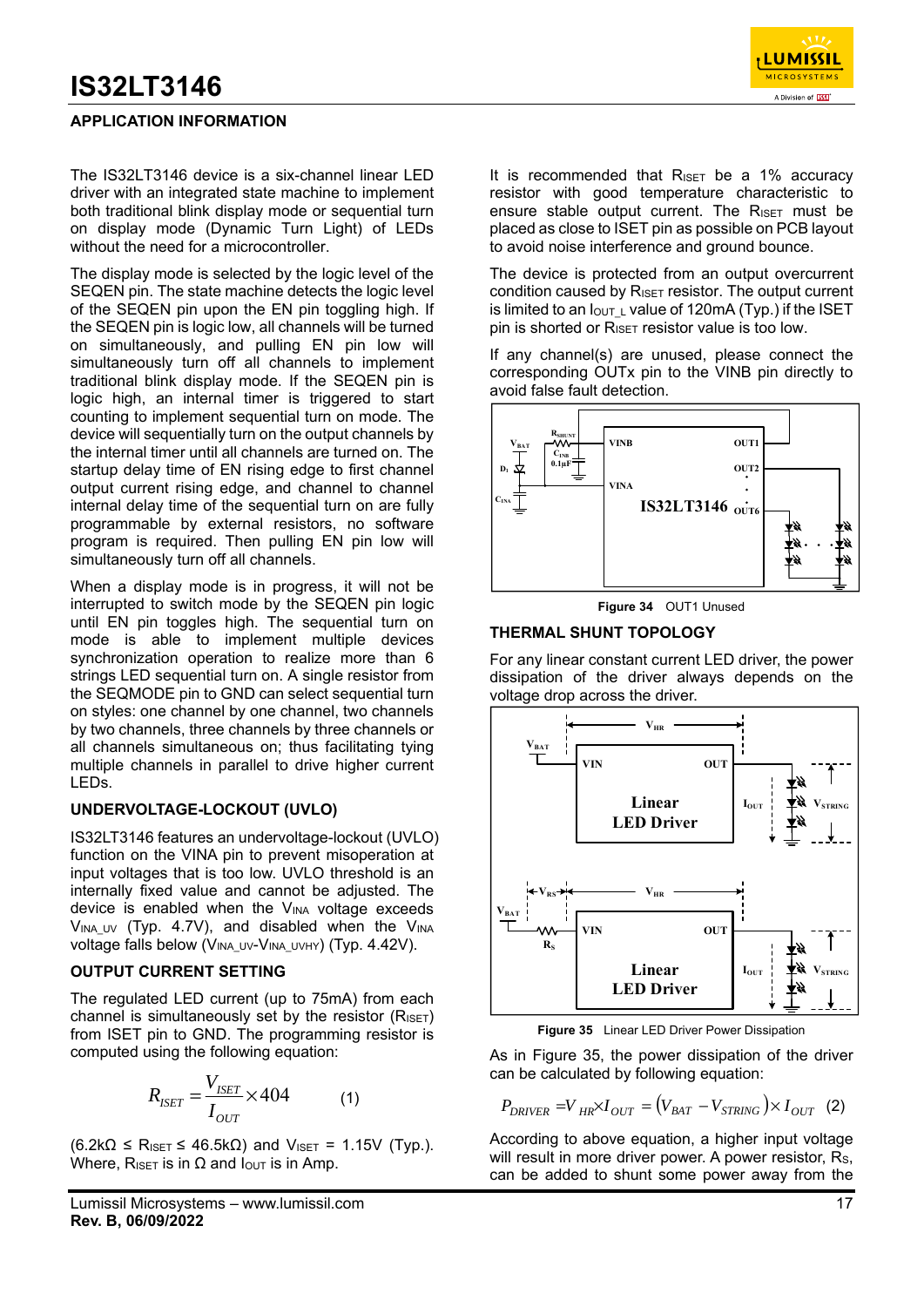

driver. The resultant driver power dissipation becomes:

$$
P_{DRIVER} = V_{HR} \times I_{OUT}
$$
  
=  $(V_{BAT} - R_S \times I_{OUT} - V_{STRING}) \times I_{OUT}$  (3)

Where it assumes the internal circuit current consumption of the linear LED driver is negligible compared to  $I<sub>OUT</sub>$ . Hence,  $I<sub>VIN</sub>$  is equal to  $I<sub>OUT</sub>$ .

A large Rs value is able to significantly derate the power dissipation on the driver at high input voltage level. However, in the automotive applications, the nominal battery voltage is quite a wide range of about 9V to 16V. An RS that is too large will result in insufficient headroom voltage for the driver at low input voltage level so the output current will drop down. To solve that, IS32LT3146 features an excellent thermal shunt mechanism to efficiently shunt as much power dissipation as possible from the driver to the power resistor. It provides two current input paths, VINA pin and VINB pin. VINA is connected directly to the power supply and VINB is connected to the power supply via a thermal shunt resistor in series as in below Figure.



**Figure 36** Thermal shunt Topology

This thermal shunt mechanism ensures the input current flows through the VINB path as much as possible. However, when the input voltage,  $V_{BAT}$ , is at a low level, the thermal shunt resistor  $R_{\text{SHUNT}}$  limits the input current through the VINB path so the major input current flows through the VINA path directly to ensure sufficient headroom voltage for the driver to maintain constant output current. When the input voltage  $V_{BAT}$ increases, the device gradually transfers more input current from VINA path to VINB path. The higher VBAT voltage level, the more current flows through the VINB path. So the RSHUNT can significantly shunt the power dissipation from the driver at high input voltage level and ensure the junction temperature of the driver remains at a reasonable level. If the thermal shunt mechanism is not implemented, connect both of VINA and VINB pins directly to the power supply.

As shown in Figure 37, IS32LT3146 has different operating areas when using the thermal shunt mechanism. Within the Low Headroom Area, the input voltage is too low. Even though all input current flows through the VINA path, the headroom voltage still is insufficient to reach the setting value. So the power dissipation of the driver is small. When the input

voltage rises above (V<sub>OUT MAX</sub>+V<sub>HR MIN</sub>), the transition voltage  $V_{TR}$  splits the operation into two areas: Thermal Shunt Area and Thermal Increasing Area.



**Figure 37** Power Dissipation Distribution

#### **Thermal Shunt Area:**

When the input voltage rises above  $(V<sub>OUT MAX</sub>+V<sub>HR MIN</sub>)$ , all output current becomes constant and the major input current starts to be gradually transferred from the VINA path to the VINB path as the input voltage increases. Therefore, the power dissipation on R<sub>SHUNT</sub> increases and the power dissipation of the driver remains at reasonable low level. The VINB path current can be calculated by:

$$
I_{VINB} = \frac{V_{BAT} - V_{OUT\_MAX} - V_{HR\_MIN}}{R_{SHUNT}}
$$
(4)

Where,  $V_{OUT MAX}$  is the maximum voltage of all OUTx pins. V<sub>HR MIN</sub> is the minimum headroom voltage.

So the VINA path current is:

$$
I_{VINA} = (I_{OUT} \times N - I_{VINB}) + I_{IN}
$$
 (5)

Where,  $I_{IN}$  is the power supply quiescent current and N is the number of the channels in use.

The power dissipation on the  $R_{\text{SHUNT}}$  resistor is:

$$
P_{SHUNT} = \frac{\left(V_{BAT} - V_{OUT\_MAX} - V_{HR\_MIN}\right)^2}{R_{SHUNT}} \tag{6}
$$

The power dissipation on IS32LT3146 is:

$$
P_{3146\_TSA} = V_{BAT} \times (I_{OUT} \times N + I_{IN}) -
$$
  
\n
$$
\frac{(V_{BAT} - V_{OUT\_MAX} - V_{HR\_MIN})^2}{R_{SHUNT}} -
$$
 (7)  
\n
$$
\sum_{x=1}^{N} (I_{OUT} \times V_{OUTx})
$$

### **Thermal Increasing Area:**

When the input voltage is high enough, equal or greater than the Transition Voltage  $V_{TR}$ , all input current flows through RSHUNT into VINB pin. The power dissipation on the RSHUNT resistor is constant. And the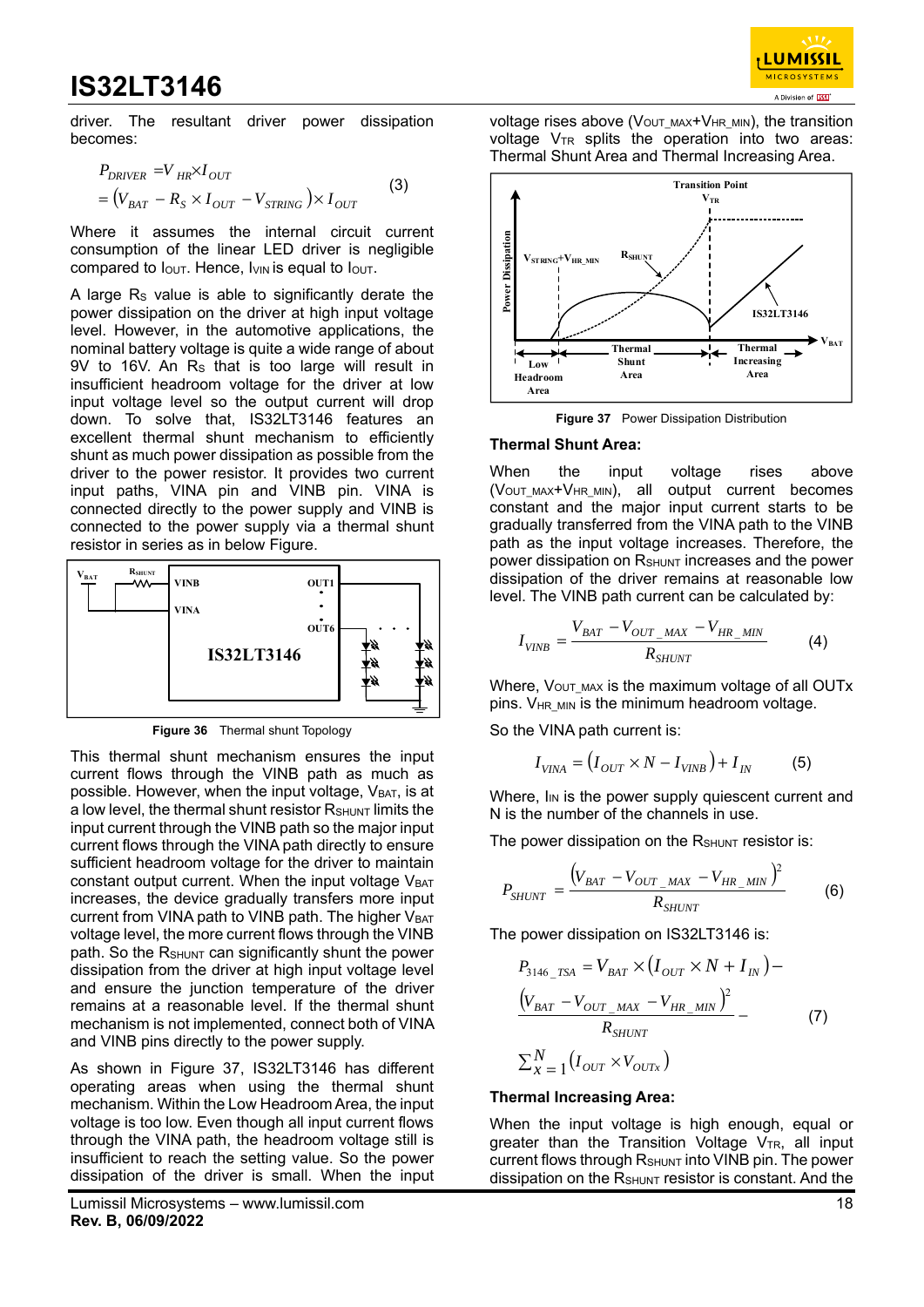power dissipation on the driver increases linearly.  $V_{TR}$ voltage point can be adjusted by the resistance value of RSHUNT.

$$
V_{TR} = R_{SHUNT} \times I_{OUT} \times N + V_{OUT\_MAX} + V_{ABTR}
$$
 (8)

To optimize the power dissipation on the driver,  $R_{\text{SHUNT}}$  value should be chosen to make sure the  $V_{TR}$ is equal to the maximum input voltage, recommend 16V for 12V system automotive applications.

$$
R_{SHUNT\_16V} = \frac{16V - V_{OUT\_MAX} - V_{ABTR}}{I_{OUT} \times N}
$$
 (9)

Where,  $R_{\text{SHUNT-16V}}$  is the thermal shunt resistor value to make  $V_{TR}$ =16V. V<sub>ABTR</sub> is the voltage threshold of input current full transition from VINA path to VINB path. N is the number of the channels in use.

However, the larger the  $R_{\text{SHUNT}}$  value with low  $V_{\text{INA}}$ results in low drop out voltage from the VINB pin to the OUTx pin. Since the LED string open protection is achieved by detecting this drop out (refer to the "LED STRING OPEN PROTECTION" section), a large R<sub>SHUNT</sub> value could falsely trigger the LED string open protection when the input voltage  $V_{BAT}$  is at a low level. To prevent falsely triggering, a proper fault undervoltage-lockout voltage threshold VFLT\_UVLO should be set. It is recommended to be set at the larger value of the maximum voltage of all OUTx pins plus 1.5V margin or 9V (refer to the "UV PIN FUNCTION" section). Therefore, the maximum power shunt resister value that can be chosen is limited by the  $V_{FLT}$  uvlo value. It can be calculated by:

$$
R_{SHUNT\_MAX} = \frac{V_{FLT\_UVLO} - V_{OUT\_MAX}}{6mA \times N}
$$
 (10)

Where, 6mA is a typical output current level through VINB path, below which the drop out voltage ( $V_{INB}$ -VOUTx) would be too low and falsely trigger the LED string open fault protection and N is the number of the channels in use.

If the calculated  $R_{\text{SHUNT 16V}}$  is lower than the calculated RSHUNT MAX, then the final RSHUNT value should be set to  $R_{\text{SHUNT 16V}}$  otherwise set it to RSHUNT\_MAX.



 $23772$ LUMISSIL **MICROSYSTEMS** 

**Figure 38** R<sub>SHUNT</sub> Calculation Flowchart

The power dissipation on IS32LT3146 is:

$$
P_{3146\_TIA} = V_{BAT} \times (I_{OUT} \times N + I_{IN}) -
$$
  
\n
$$
R_{SHUNT} \times (I_{OUT} \times N)^2 - \sum_{x=1}^{N} (I_{OUT} \times V_{OUTx})
$$
\n(11)

The power dissipation on the  $R_{\text{SHUNT}}$  resistor is constant at maximum value which can be calculated by:

$$
P_{SHUNT\_MAX} = R_{SHUNT} \times (I_{OUT} \times N)^2 \tag{12}
$$

The power rating of  $R_{SHUNT}$  should be carefully considered. A single high wattage resistor or several small wattage resistors in parallel can be used to sustain the power dissipation.

#### **DEVICE ENABLE AND SHUTDOWN**

The EN pin is an enable input for the device, pull it higher than  $V_{\text{IH}}$  to enable the device; pull it lower than  $V_{IL}$  to turn off all channels and force the device into shutdown mode with a low standby current. The EN pin is high-voltage tolerant, however, if the EN pin voltage is possibly higher than the VINA and VINB pins voltage at any time, a series resistor (recommended value is 10kΩ) is required to limit the current flowing into the EN pin. Since the VINB pin voltage may be regulated down close to the LED string forward voltage by the thermal shunt mechanism, a series resistor for EN pin must be added in most applications.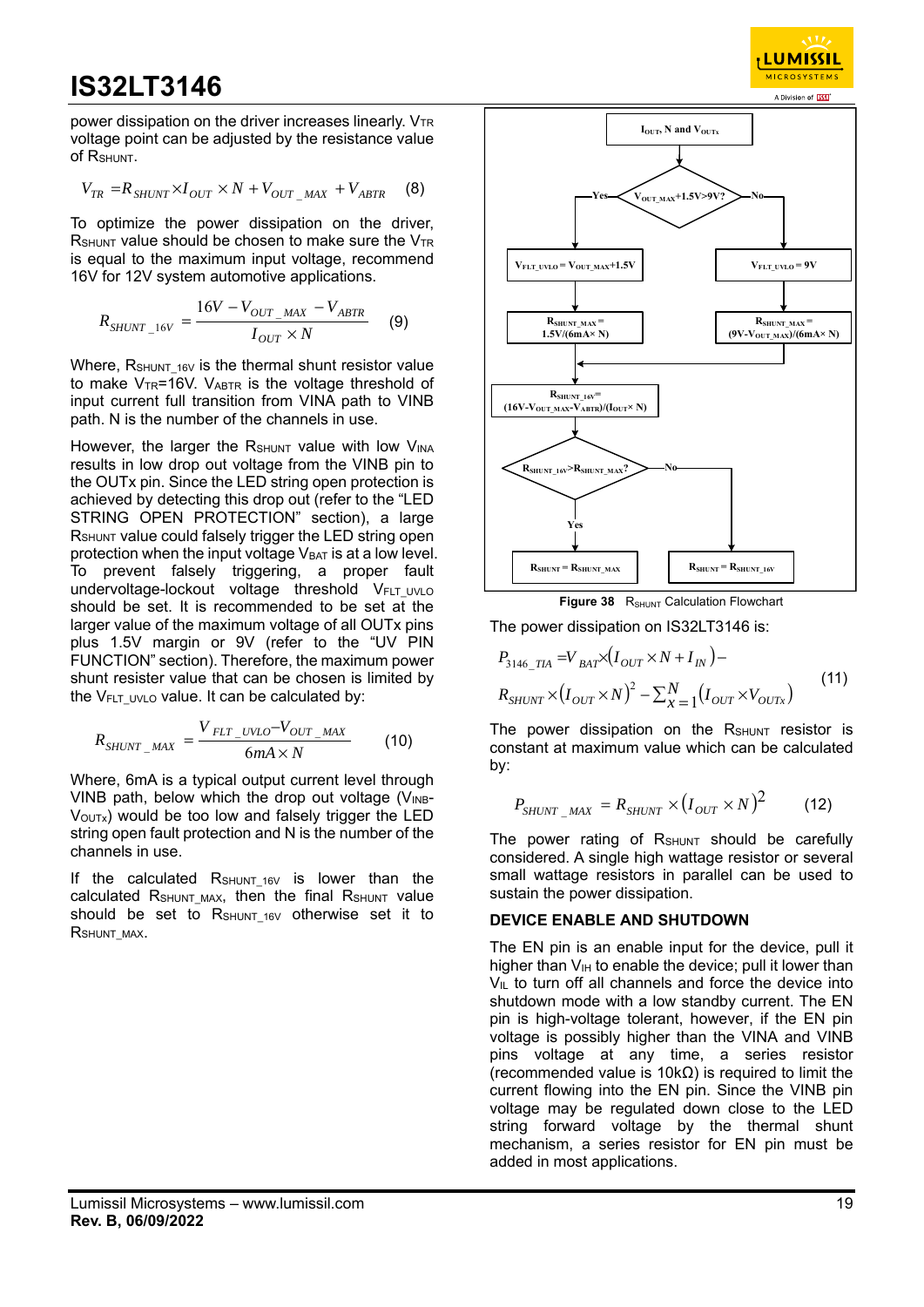### **TURN LIGHT APPLICATION**

In the turn light applications, there is a BCM (Body Control Module) ON/OFF blink signal which can be applied to the EN pin of IS32LT3146 via a 10kΩ resistor and an independent static power supply rail can be used to supply the VINA pin of IS32LT3146, as shown in (1) of Figure 39. Unfortunately, in most turn light applications, there is no independent static power supply rail but only the BCM ON/OFF blink signal which plays the power supply role as well. If so, the BCM ON/OFF blink signal can be directly applied to the VINA pin with the EN pin tied to the VINA pin via a 10kΩ resistor, as shown in (2) of Figure 39. Where, the  $D_1$ ,  $D_2$  and  $D_3$  are reverse polarity protection diodes.



**Figure 39** BCM Blink Signal Connection

IS32LT3146 is capable of supporting both traditional blink display mode and sequential turn on display mode, which are selected by the logic level of the SEQEN pin. When the EN pin is pulled high, the device samples the logic level of the SEQEN pin 47µs (Typ.) after the EN pin voltage rising edge to determine the display mode. And the internal state machine of the output on control is active at 110µs (Typ.) after the EN pin voltage rising edge as in Figure 40. Therefore, to get the desired display mode, the logic state change of the SEQEN pin should not be implemented after the EN pin rising edge. Compared to the time period of the BCM ON/OFF blink signal (around 500ms), this detection delay time is negligible and ignored in subsequent descriptions and figures.



<mark>, LUMISSI L</mark> **MICROSYSTEM** 

**Figure 40** Display Mode Detection

#### **Traditional Blink Display Mode**

If the sampling result of the SEQEN pin is logic low, the state machine will turn on all channels at 110µs (Typ.) after the EN pin voltage rising edge until the EN pin is pulled low. To optimize power supply ripple and ground bounce, the traditional blink mode integrates a 20µs (Typ.) on/off delay between channel to channel. Compared to the time period of the BCM ON/OFF blink signal (around 500ms), this 20µs (Typ.) turning on/off delay time is negligible and ignored in subsequent description and figures. As in Figure 41, the on/off delay time is ignored and illustrated diagram imply the EN pin logic directly controls the on/off of all channels. All LEDs will be turned on and off following the blink signal to implement traditional blink display mode.



**Figure 41** Traditional Blink Display Mode

#### **Sequential Turn On Display Mode**

If the sampling result of the SEQEN pin is logic high, a startup delay timer of the internal state machine is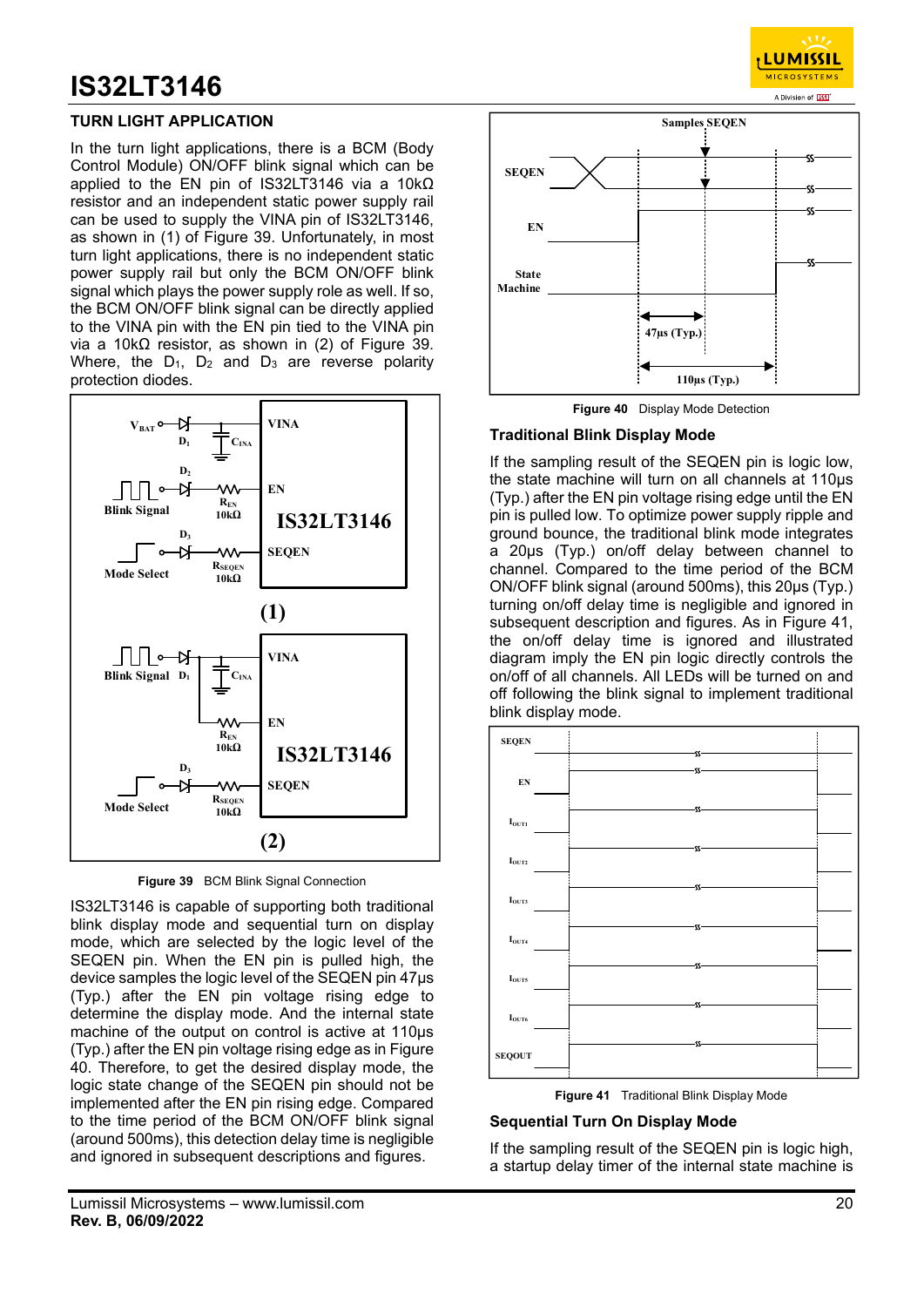triggered to start counting at 110µs (Typ.) after the rising edge of the EN pin voltage, all channels stay off until the startup delay time expires. The startup delay time t $STDEL$  is set by a single resistor  $RSTDEL$  connected from the STDEL pin to GND:

$$
R_{STDEL} = \frac{t_{STDEL} + 12.14}{6.829} \tag{13}
$$

(9.1kΩ≤RSTDEL≤75kΩ)

Where, R<sub>STDEL</sub> is in kΩ and t<sub>STDEL</sub> is in ms. The recommended setting range of the startup delay time is 50ms to 500ms. If the startup delay time isn't needed, please connect the STDEL pin to GND directly to disable it.

Once the startup delay time is expired, the internal state machine starts to sequentially turn on the output channels with an identical interval delay time. The  $interval$  delay time t**INTDEL** is set by a single resistor RINTDEL connected from the INTDEL pin to GND:

$$
R_{\text{INTER}} = \frac{t_{\text{INTER}} + 2.43}{1.366} \tag{14}
$$

 $(9.1kΩ ≤ R<sub>INTDEL</sub> ≤ 75kΩ)$ 

Where, RINTDEL is in  $k\Omega$  and tINTDEL is in ms. The recommended setting range of the interval delay time is 10ms to 100ms.

It is recommended that RSTDEL and RINTDEL be 1% accuracy resistors with good temperature characteristic to ensure stable and precise timing. The RSTDEL and RINTDEL must be placed as close to the corresponding pins as possible on PCB layout to avoid noise interference and ground bounce.

During the device sequentially turn on of the output channels, pulling the EN pin low can simultaneously shutdown all channels and reset the internal state machine at any time. The startup delay time and interval delay time should be properly set to ensure that all channels are turned on for a while before the EN pin is pulled low to implement the Dynamic Turn Light effect as in below Figure 42. The IS32LT3146 repeats the sequential turn on display for every blink signal ON phase.



**LUMISSIL MICROSYSTEM** 

**Figure 42** Sequential Turn On Display Mode

If any channel is unused, the corresponding OUTx pin should be connected to the VINB pin directly. The unused channel will be skipped from sequencing and subsequent channels will be pulled-in in time. For example, assume the OUT3 channel is unused, all subsequent channels, OUT4~OUT6, are pulled-in in time to ensure that the interval time between the OUT2 and the OUT4 satisfy the setting interval delay time  $t_{\text{INTER}}$  as in Figure 43.



**Figure 43** Sequential Turn On Display with Channel Unused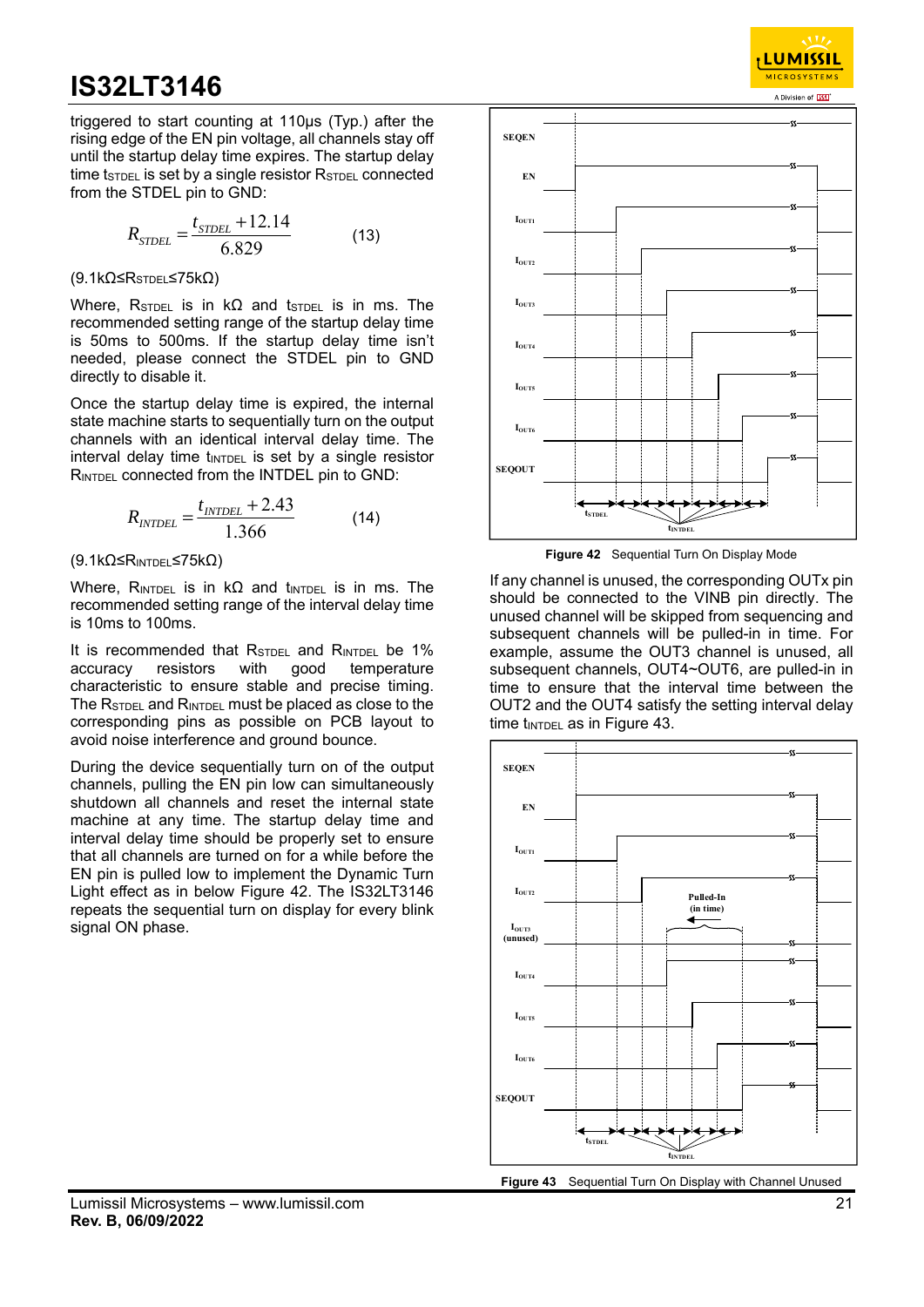LUMISSIL **MICROSYSTEMS** A Division of **ISS** 

The sequential turn on display mode has 4 programmable styles: one by one, two by two, three by three or all simultaneous on, which is selected by a proper valued resistor, R<sub>SEQMD</sub>, connected from the SEQMODE pin to GND. It is recommended that RSEQMD be a 1% accuracy resistor with good temperature characteristic to ensure stability as shown in Figure 45.

| Table 1 RSEQMD Resistance Versus Styles |
|-----------------------------------------|
|-----------------------------------------|

| $R_{SEQMD}(k\Omega)$ | Sequential Turn On Style |
|----------------------|--------------------------|
|                      | One by One               |
| 27                   | Two by Two               |
| 62                   | Three by Three           |
| 150                  | All Simultaneous On      |

Whatever style is used, the startup delay time and interval delay time are always determined by the RSTDEL and RINTDEL resistors. The simultaneously on channels can be combined in parallel to drive higher current LEDs.

Since the SEQEN pin logic level is only sampled at the voltage rising edge of the EN pin, the logic level of the SEQEN pin can be changed when a display mode is in progress, and the display mode will not be interrupted until next EN rising edge to sample the

SEQEN pin logic level again (next BCM ON cycle) as shown in Figure 46.

If the application doesn't require to change the display mode, connect SEQEN pin to GND directly for traditional blink mode or connect to VINA via a 10kΩ resistor for sequential turn on mode. The SEQEN pin is high-voltage tolerant, however, if the SEQEN pin voltage is possibly higher than the VINA and VINB pins voltage at any time, a series resistor (recommend 10kΩ) is required to limit the current flowing into the SEQEN pin. Since the VINB pin voltage may be regulated down close to the LED string forward voltage by the thermal shunt mechanism, a series resistor for SEQEN pin must be added in most applications as shown in Figure 44.



**Figure 44** SEQEN Pin Connection for Sequential Turn On Display Mode Only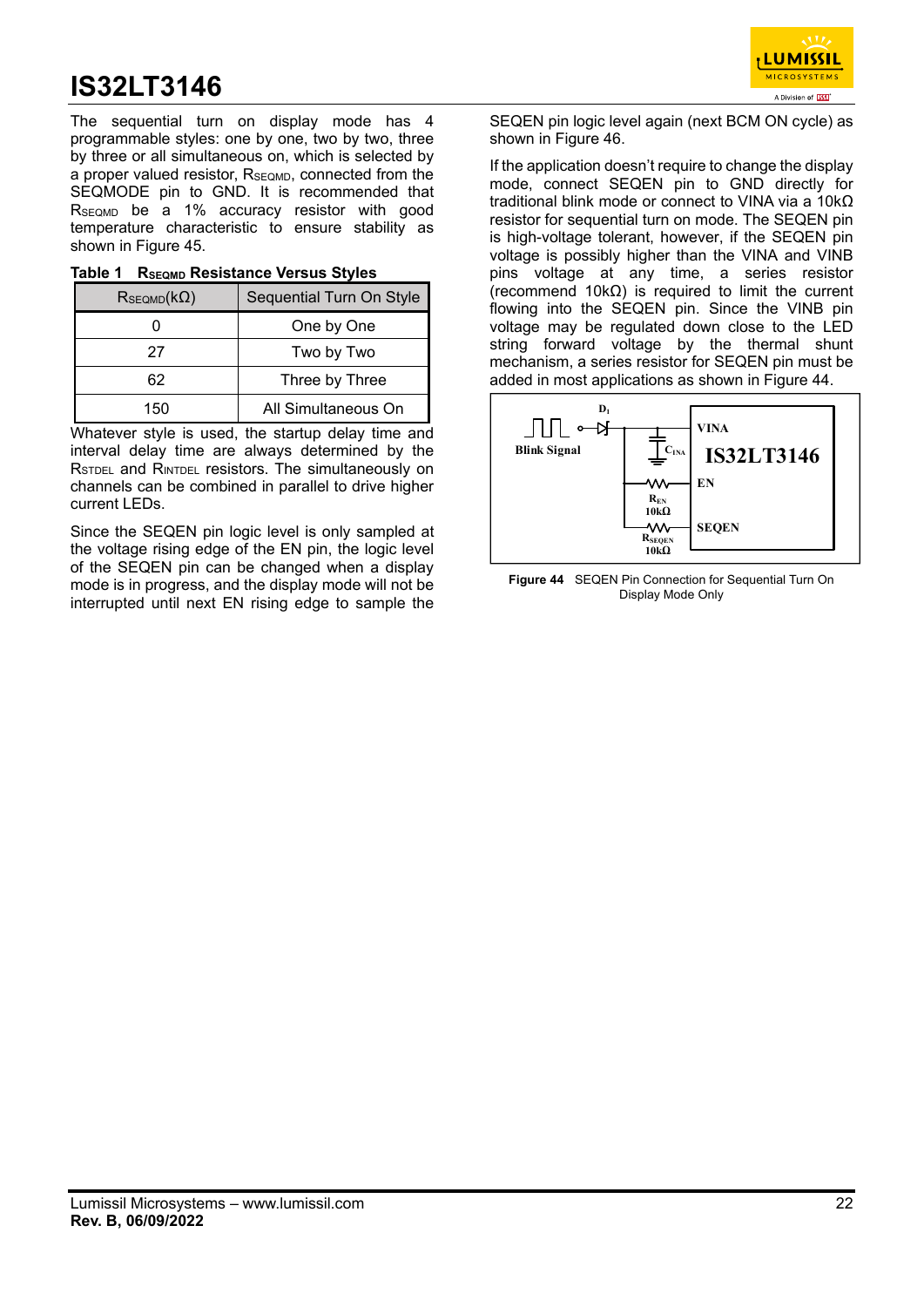<sub>I</sub>LUMISSIL **MICROSYSTEMS** A Division of **ISS** 



**Figure 45** Sequential Turn On Mode (4 Styles)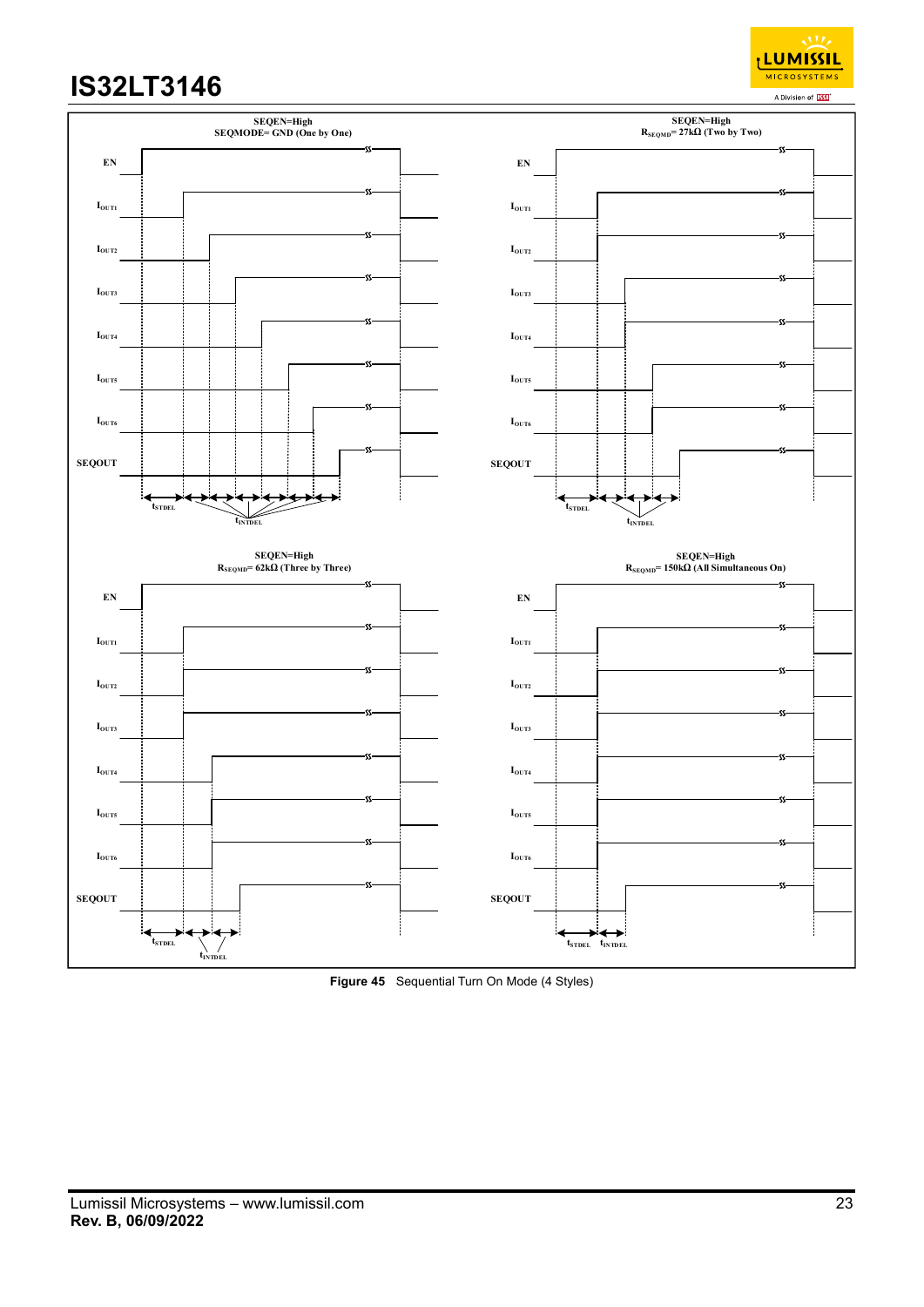

**Figure 46** Display Mode Switch

#### **MULTIPLE DEVICES SEQUENTIAL TURN ON OPERATION**

If the system needs more channels for sequential turn on operation, multiple IS32LT3146 devices can be used to implement synchronized sequential turn on display. IS32LT3146 supports synchronization through an additional synchronization signal connection or stand-alone mode. When the IS32LT3146 devices are placed on same physical PCB board, then Synchronization Mode can be chosen. When the IS32LT3146 devices are placed on two or more different physical PCB boards and additional cables connecting the PCB boards are not allowed, then Stand-alone Mode can be chosen.

#### **Synchronization Mode**

As shown in Figure 3, synchronization mode is realized by synchronization signal daisy chain connection, connecting previous device's SEQOUT pin to the EN pin of subsequent device. The first device is enabled by the BCM ON/OFF blink signal connected to its EN pin.

The SEQOUT pin pulls high at an interval delay time after the last channel of the corresponding device turned on and pulls low once the EN pin of the corresponding device being pulled low as illustrated in Figure 47. The SEQOUT pin output is utilized to enable the subsequent device and implement consistent sequential turn on display. The startup

delay time of all devices should be set to "zero" (STDEL pin grounded to disable the startup delay time) and the interval delay time of all devices should be set to the same value.

**LUMISSIL MICROSYSTEMS** 

Likewise, the other operation styles can use the synchronization mode as well to support higher current LEDs.

#### **Stand-Alone Mode**

As shown in Figure 2, there is no synchronization signal daisy chain connection needed among devices. The SEQOUT pins of all devices are left floating and the EN pins of all devices must be connected to the same BCM ON/OFF blink signal. The startup delay time of the first device is set to "zero" (STDEL pin grounded to disable the startup delay time). The startup delay time of the subsequent devices are set according to the total sequential turn on time of the previous devices. The interval delay time of all devices should be set to the same value as shown in Figure 48.

For example, if each device uses 6 channels, the startup delay time of #N device should be set:

$$
t_{STDEL} = t_{INTDEL} \times [(N-1) \times 6]
$$
 (15)

The consistency of the sequential turn on display is ensured by the accurate internal timer. Likewise, the other operation styles can use the stand-alone mode as well to support higher current LEDs.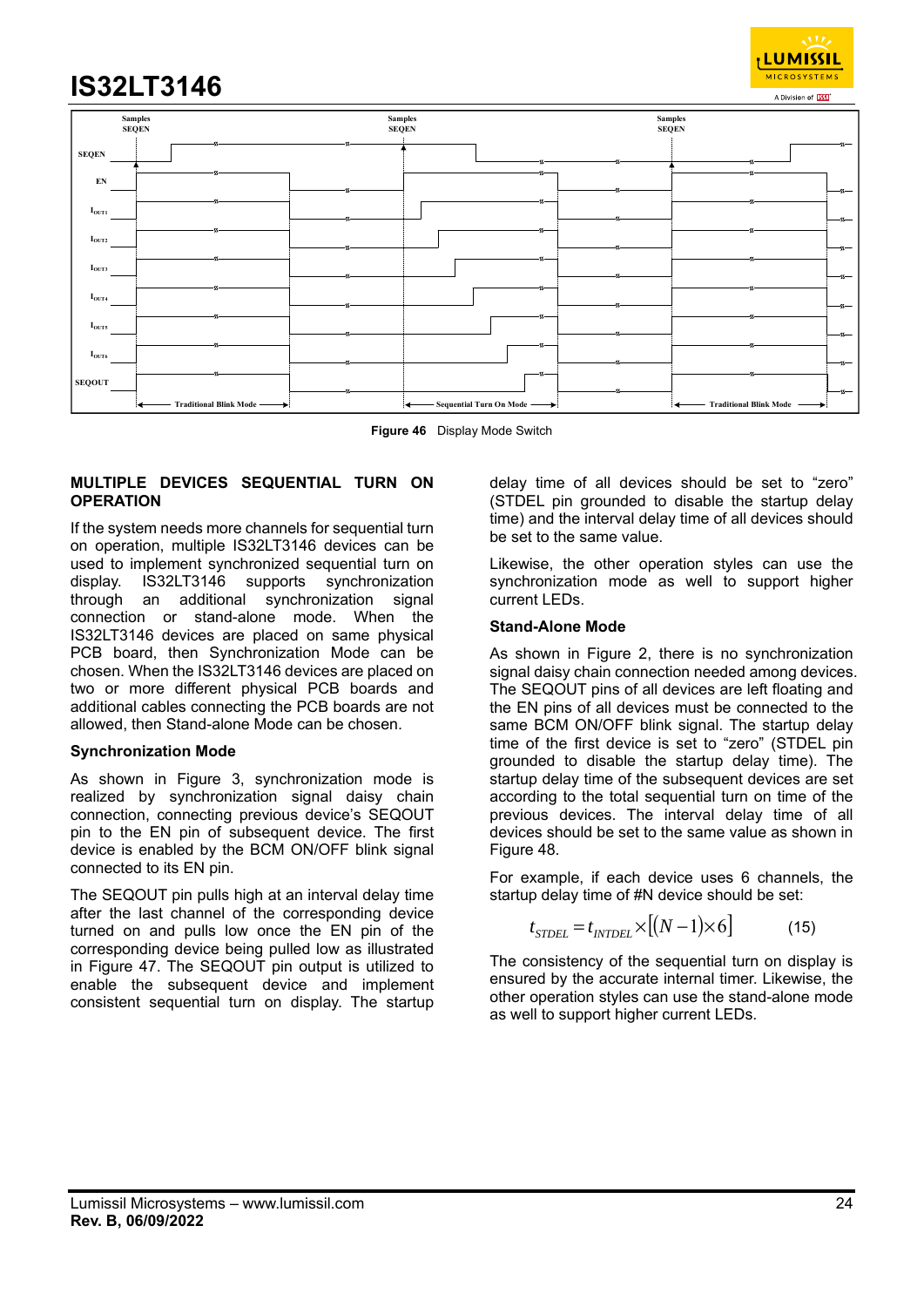



**Figure 47** Synchronization Mode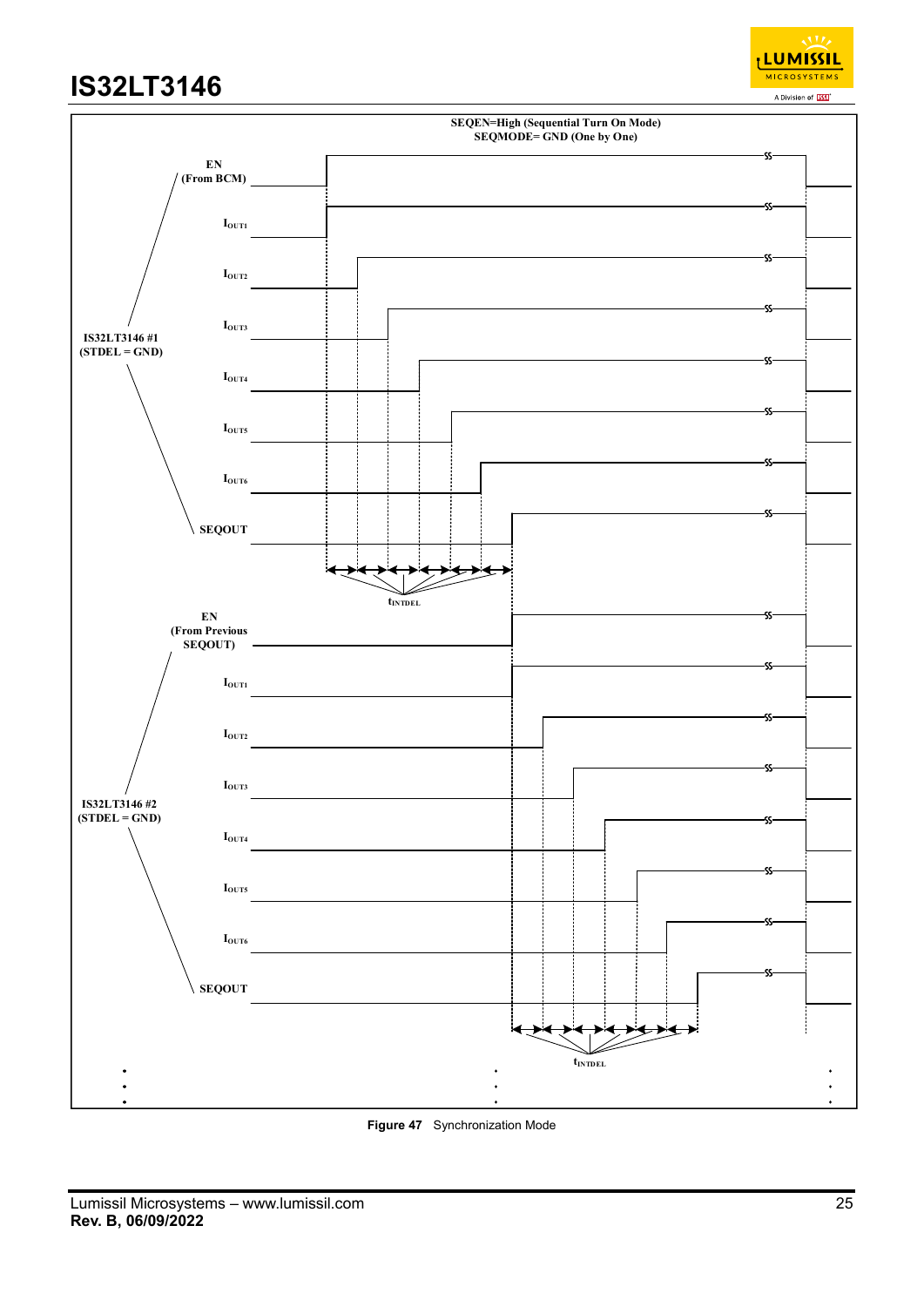



**Figure 48** Stand-alone Mode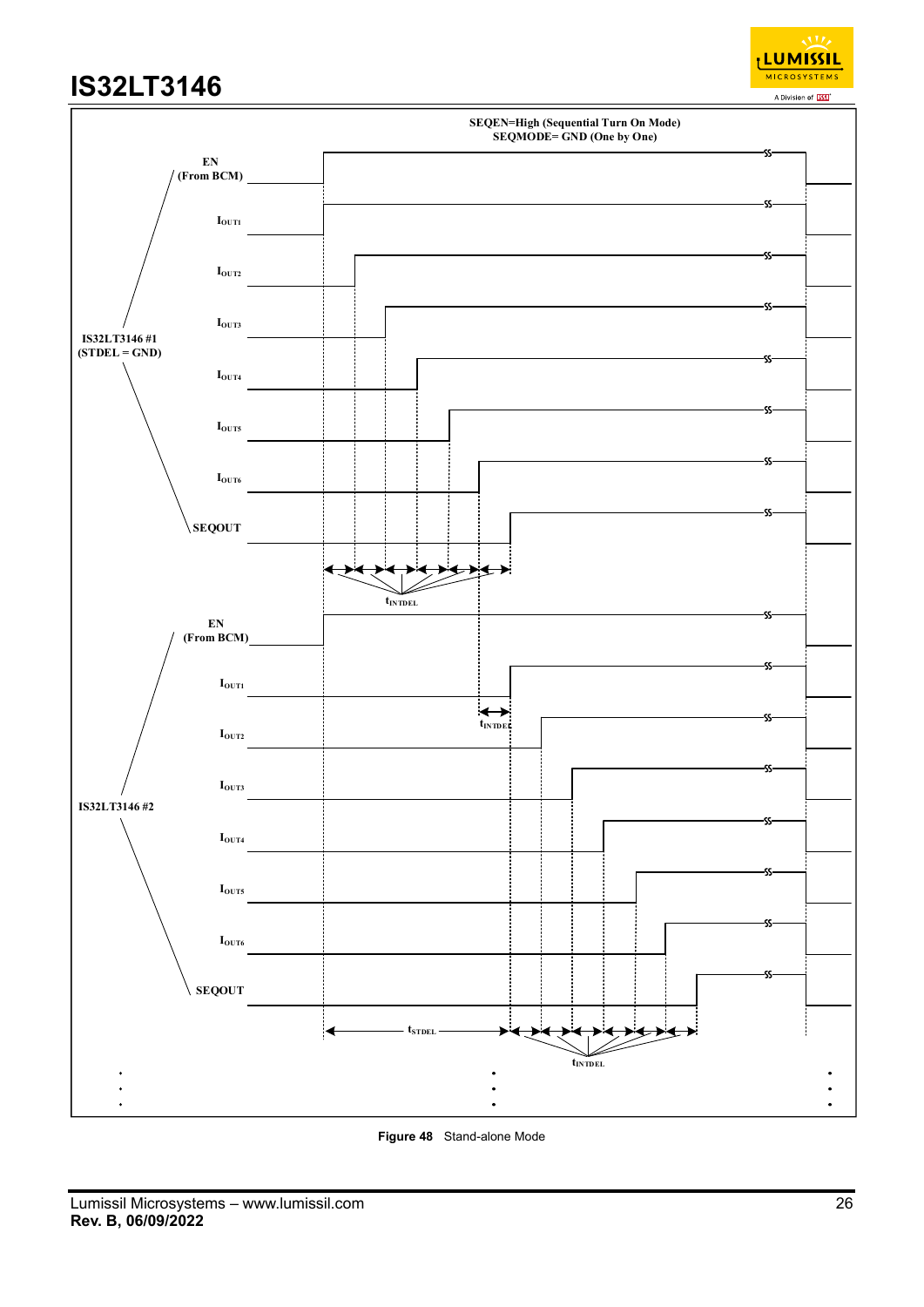

### **FAULT PROTECTION AND REPORTING**

For robust system reliability, the IS32LT3146 integrates the detection circuitry to protect various fault conditions and report the fault conditions on the FAULTB pin which can be monitored by an external host. The fault protections include LED string open/shorted, single LED shorted, ISET pin open/shorted, thermal roll-off (not reported) and thermal shutdown. The FAULTB pin will go low when the device enables fault detection and detects a fault condition.

The FMODE is a fault action mode set pin. Connecting a proper valued resistor, RFMODE, from this pin to GND selects various modes of action when faults are detected. Refer to Table  $2 \sim$  Table 4. If  $R_{\text{FMODE}} = 0\Omega$  or 27k $\Omega$ , the fault action is in "One Fail All Fail" mode which means any channel encounters fault then all other normal channels will be turned off. The FAULTB pin supports both input and output functions. If R<sub>FMODE</sub> = 62kΩ or 150kΩ, the fault action is in "One Fail Other On" mode which means any channel encounters fault then all other normal channels will keep normal operation. The FAULTB pin supports output function only.

**Table 2 RFMODE Resistance Versus Fault Actions** 

| $\mathsf{R}_{\mathsf{FMODE}}(\mathsf{k}\Omega)$ | <b>Fault Action</b> | Single LED<br>Short                       |  |  |
|-------------------------------------------------|---------------------|-------------------------------------------|--|--|
|                                                 | One Fail All        | Retry Current in<br><b>Faulty Channel</b> |  |  |
| 27                                              | Fail Mode           | Latched Off<br>Device                     |  |  |
| 62                                              | One Fail Other      | Retry Current in<br><b>Faulty Channel</b> |  |  |
| 150                                             | On Mode             | Fully On                                  |  |  |

In the "One Fail All Fail" mode, the FAULTB pin supports both input and output functions. Externally pulling FAULTB pin low will disable the output, so the FAULTB pin is not allowed to float in this mode. An external resistor, RFAULTB, must be added to pull up FAULTB pin above 2.3V for normal operation. The recommended resistor value is 47kΩ. For lighting systems with multiple IS32LT3146 drivers which requires the complete lighting system be shut down when a fault is detected, the FAULTB pin can be used in a parallel connection. A fault output by one device will pull low the FAULTB pins of the other parallel connected devices and simultaneously turn them off. This satisfies the multiple devices "One Fail All Fail" operating requirement.

### **UV PIN FUNCTION**

The UV pin with a resistor divider from VINA is to program a undervoltage-lockout voltage threshold for LED string open and single LED shorted fault detections. That helps to prevent false fault detection due to the insufficient power supply voltage, such as power up transience. The UV pin voltage is higher

than  $V_{UVTH}$  to enable these fault detections and lower than (VUVTH-VUVTH HY) to disable.



**Figure 49** Externally UVLO for Fault Detection

The fault undervoltage-lockout voltage threshold can be computed using the following:

$$
V_{FLT\_UVLO} = V_{UVTH} \times \frac{R_{UV1} + R_{UV2}}{R_{UV2}}
$$
 (16)

To prevent false fault triggering, the fault undervoltage-lockout voltage threshold should be set at the larger of the maximum voltage of all OUTx pins plus 1.5V margin or 9V (the minimum input voltage of 12V system):

$$
V_{FLT\_UVLO} = \max \{ (V_{OUT\_MAX} + 1.5V) .9V \}
$$
 (17)

Where  $V_{\text{OUT MAX}}$  is the maximum voltage of all OUTx pins.

### **LED STRING OPEN PROTECTION**

The LED string open detection is enabled after VINA voltage rising above a setting fault undervoltagelockout voltage threshold, V<sub>FLT</sub> UVLO. If any LED string is open, the corresponding OUTx pin will be pulled up close to VINB by its internal current source. When VINA>VFLT UVLO and the drop out voltage from the VINB pin to the OUTx pin,  $(V_{INB}-V_{OUTX})$ , falls below the LED string open detection voltage, Vocv, and persists for longer than the fault reporting delay time  $t_{FBDEL}$ (typical 2ms), the LED string open protection will be triggered and FAULTB pin will go low to report the fault condition. The faulty channel will reserve a retry current  $I_{RTR}$  for recovery detection. The  $R_{FMODE}$  value on the FMODE pin decides the fault action. If the  $R_{\text{FMODE}} = 0\Omega$  or 27k $\Omega$ , the fault protection mode is "One Fail All Fail" mode, so all other normal channels will be turned off. If the R<sub>FMODE</sub> = 62kΩ or 150kΩ, the fault protection mode is "One Fail Other On" mode which means that all other normal channels will keep normal operation. No matter in which fault protection mode, the device recovers to normal operation and the FAULTB pin will go back to high impedance once the open condition is removed,  $(V_{INB}-V_{OUTX})$  rising above the LED string open detection voltage, (V<sub>OCV</sub>+V<sub>OCV</sub><sub>HY</sub>).

### **LED STRING SHORT PROTECTION**

The LED string short condition is detected if any one of OUTx pins voltage is lower than LED string short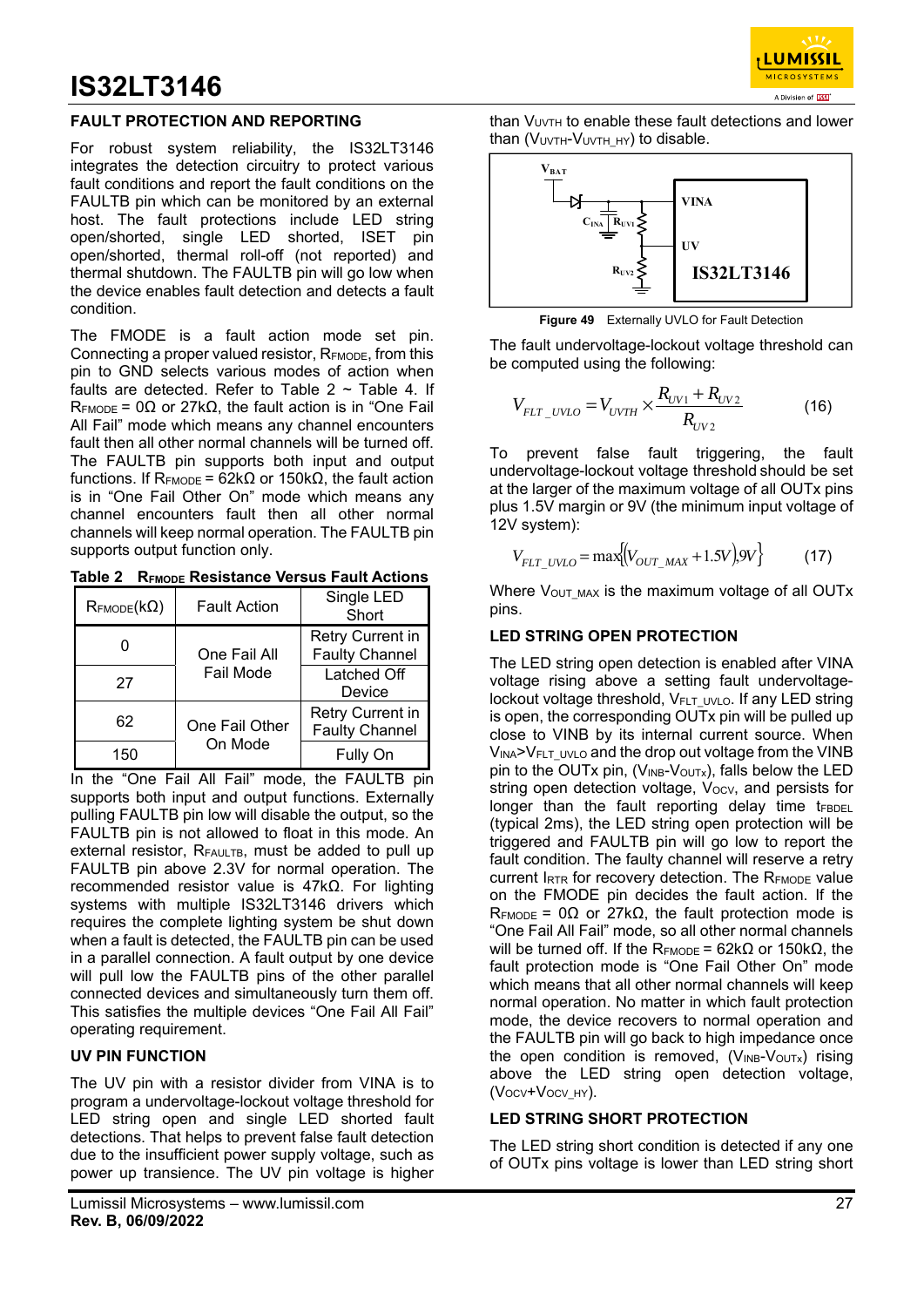detection voltage, Vscv. Once short condition occurs and persists for longer than the fault reporting delay time  $t_{FBDEL}$  (typical 2ms), the LED string short protection will be triggered and the FAULTB pin will go low to report the fault condition. The faulty channel will reserve a retry current IRTR for recovery detection. The fault action is decided by the  $R_{FMDDE}$  resistor as well. If the R<sub>FMODE</sub> = 0Ω or 27kΩ, the fault protection mode is "One Fail All Fail" mode, so all other normal channels will be turned off. If the R<sub>EMODE</sub> = 62k $\Omega$  or 150kΩ, the fault protection mode is "One Fail Other On" which means that all other normal channels will keep normal operation. No matter in which fault protection mode, the device will recover to normal operation and FAULTB pin will go back to high impedance once the short condition is removed, the OUTx pin voltage rising above the LED string short detection voltage, (Vscv+Vscv HY).

### **SINGLE LED SHORT DETECTION**

The IS32LT3146 supports single LED short detection which is implemented by detecting the OUTx pins voltage. The detection is enabled/disabled by UV pin as well to prevent false triggers due to insufficient power supply VINA. The detection voltage threshold is set by a resistor R<sub>SLSTH</sub> connected from SLSTH pin to GND:

$$
R_{SLSTH} = \frac{V_{SLSTH}}{3 \times I_{SLSTH}}
$$
 (18)

Where  $V_{S\text{LSTH}}$  is desired single LED short detection voltage threshold in Volt. The maximum V<sub>SLSTH</sub> should not exceed 8.5V.

It is recommended that  $R_{S\text{LSTH}}$  be 1% accuracy resistor with good temperature characterization. The VSLSTH should be properly chosen within:

$$
N \times V_{f_{\text{MIN}}} > V_{S\text{LSTH}} > (N-1) \times V_{f_{\text{MAX}}} \tag{19}
$$

Where N is the number of LEDs used in the strings,  $V_f$ <sub>MAX</sub> and  $V_f$ <sub>MIN</sub> are the maximum and minimum forward voltage of LEDs used.

When VINA>VFLT\_UVLO and any one of the OUTx pins voltage drops below VSLSTH but above LED string short detection voltage,  $V_{SCV}$ , for longer than the fault reporting delay time tFBDEL (typical 2ms), the single LED short protection will be triggered and FAULTB pin will go low to report the fault condition. The fault action also is decided by the RFMODE resistor as in Table 2.

In the "One Fail All Fail" mode, all other normal channels will be turned off. If the RFMODE =  $0\Omega$ , the faulty channel will reserve a retry current IRTR for recovery detection. If the R<sub>FMODE</sub> = 27kΩ, the device will latch-in completely off state, including the faulty channel, until next power cycle.

In the "One Fail Other On" mode, all other normal channels will keep normal operation. If the  $R_{FMDDE}$  = 62kΩ, the faulty channel will reserve a retry current IRTR for recovery detection as well. If the  $R_{FMODE}$  = 150kΩ, the faulty channel will be fully on; therefore all channels are fully on while fault condition is reported. Besides the latched-off mode of  $R_{FMODE} = 27k\Omega$ , the device will recover to normal operation and the FAULTB pin will go back to high impedance once the single LED short condition is removed, and  $V_{\text{OUTx}}$ rising above the single LED short detection voltage, (VSLSTH+VSLSTH\_HY).

If the single LED short protection is unused, please connect the SLSTH pin to ground.

### **ISET PIN OPEN/SHORT PROTECTION**

If the ISET pin is open or the connected resistor is too large in value ( $\geq$ R<sub>ISET</sub> <sub>OC</sub>), and persists for longer than fault detection deglitch time  $t_{FBDT}$ , the ISET pin open protection will be triggered. All channels will be turned off and the FAULTB pin will go low to report the fault condition.

The device is protected from an output overcurrent condition caused by R<sub>ISET</sub> resistor. All output current is limited to an  $I_{\text{OUT L}}$  value of 120mA should the ISET pin be shorted or connected resistor value is too low  $(SR<sub>ISET SC</sub>)$ . If the condition persists for longer than  $t_{FBDT}$ , the ISET pin short protection will be triggered. All channels will be turned off and the FAULTB pin will go low to report the fault condition.

Once the resistance from the ISET pin to GND resumes to normal range, all channels will recover to normal operation and the FAULTB pin will go back to high impedance.

### **THERMAL ROLL-OFF PROTECTION**

The output current will be equal to the set value as long as the junction temperature of the IC remains below  $T_{RO}$  (Typ. 150°C). If the junction temperature exceeds this threshold, the output current of all channels will begin to reduce at a rate of about 3.7%/°C until thermal shutdown. Thermal roll-off protection won't be reported by the FAULTB pin.

### **THERMAL SHUTDOWN PROTECTION**

In the event that the junction temperature exceeds  $T<sub>SD</sub>$  (Typ. 175°C), all channels will go to the "OFF" state and FAULTB pin will pull low to report the fault condition. At this point, the IC presumably begins to cool off. Any attempt to toggle the outputs back to the source condition before the IC is cooled to below (T<sub>SD</sub>-T<sub>SDHY</sub>) (Typ. 155°C) will be blocked and the IC will not be allowed to restart. The FAULTB pin will recover to high impedance once the IC has cooled down.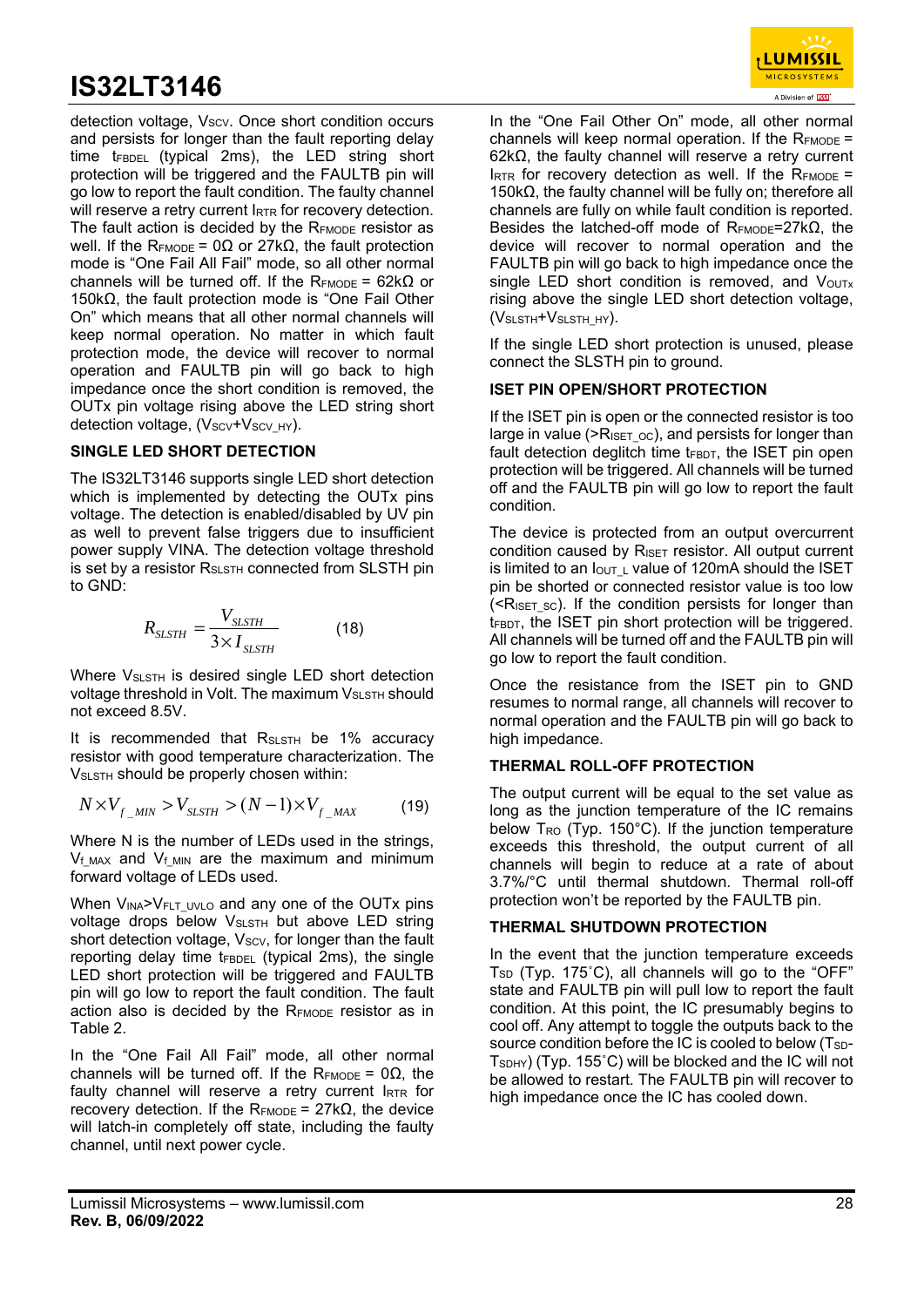

### **Table 3 "One Fail All Fail" Mode Fault Actions**

| $R_{\text{FMODE}}$ = 0 $\Omega$ or 27k $\Omega$ (ONE-FAIL-ALL-FAIL) |                             |                                                                                   |                                                                                                |                                                                                                                                                                                                                                |                                                                                                                  |                                                                                       |  |  |
|---------------------------------------------------------------------|-----------------------------|-----------------------------------------------------------------------------------|------------------------------------------------------------------------------------------------|--------------------------------------------------------------------------------------------------------------------------------------------------------------------------------------------------------------------------------|------------------------------------------------------------------------------------------------------------------|---------------------------------------------------------------------------------------|--|--|
| UV Pin                                                              | <b>Fault Type</b>           | <b>Fault Condition</b>                                                            |                                                                                                | <b>Output State</b>                                                                                                                                                                                                            | <b>FAULTB Pin (with Input</b><br>Function)                                                                       | <b>Recovery</b>                                                                       |  |  |
|                                                                     | Disabled<br>LED string open |                                                                                   |                                                                                                |                                                                                                                                                                                                                                |                                                                                                                  |                                                                                       |  |  |
|                                                                     | LED string short            | $V_{\text{OUTx}} < V_{\text{SCV}}$                                                |                                                                                                | Faulty channel outputs $I_{RTR}$<br>for recovery detection and<br>other channels off                                                                                                                                           | Pull low<br>(If the FAULTB pins of multiple<br>devices are tied together, all<br>other devices will be off)      | $V_{\text{OUTX}}$ >( $V_{\text{SCV}}$ + $V_{\text{SCV\_HY}}$                          |  |  |
|                                                                     | Single LED short            |                                                                                   | Disabled                                                                                       |                                                                                                                                                                                                                                |                                                                                                                  |                                                                                       |  |  |
| $V_{UV}$ < $(V_{UV}$<br>TH <sup>-</sup><br>$VUVTH_HY$               | <b>ISET</b> open            | <b>ISET pin to GND</b><br>resistance><br>$R_{\text{ISET\_OC}}$                    |                                                                                                | All channels off                                                                                                                                                                                                               | Pull low                                                                                                         | ISET pin to GND<br>resistance resumes<br>to normal range                              |  |  |
|                                                                     | <b>ISET short</b>           | <b>ISET pin to GND</b><br>resistance<<br>$R_{\scriptscriptstyle \text{ISET\_SC}}$ |                                                                                                | All channels off                                                                                                                                                                                                               | (If the FAULTB pins of multiple<br>devices are tied together, all<br>other devices will be off)                  | <b>ISET</b> pin to GND<br>resistance resumes<br>to normal range                       |  |  |
|                                                                     | Thermal<br>shutdown         | $T_J$ > $T_{SD}$                                                                  | All channels off                                                                               |                                                                                                                                                                                                                                |                                                                                                                  | $T_J$ < $(T_{SD}$ - $T_{SDHY})$                                                       |  |  |
|                                                                     | Thermal roll-off            | $T_J$ > $T_{RO}$                                                                  | Output current of all<br>channels linearly decreases<br>toward zero following TJ<br>increasing |                                                                                                                                                                                                                                | High impedance<br>(If the FAULTB pins of multiple<br>devices are tied together, all<br>other devices will be on) | $T_{J}$ < $T_{RO}$                                                                    |  |  |
|                                                                     | LED string open             | $(V_{INB}-V_{OUTX})$ < $V_{OCV}$                                                  | Faulty channel outputs IRTR<br>for recovery detection and<br>other channels off                |                                                                                                                                                                                                                                |                                                                                                                  | (V <sub>INB</sub> -<br>$V_{\text{OUTX}}$ $> (V_{\text{OCV}} + V_{\text{OCV}})$<br>HY) |  |  |
|                                                                     | LED string short            | $V_{\text{OUTx}} < V_{\text{SCV}}$                                                | Faulty channel outputs IRTR<br>for recovery detection and<br>other channels off                |                                                                                                                                                                                                                                |                                                                                                                  | VOUTX>(V <sub>SCV</sub> +V <sub>SCV_HY</sub>                                          |  |  |
|                                                                     | Single LED short            | $V_{\text{OUTX}} < V_{\text{SLSTH}}$                                              | $\mathsf{R}_{\mathsf{FMODE}}$<br>$= 0\Omega$                                                   | Faulty channel<br>outputs IRTR for<br>recovery<br>detection and<br>other channels<br>off                                                                                                                                       | Pull low<br>(If the FAULTB pins of multiple<br>devices are tied together, all                                    | $V_{\text{OUTX}}$ $\geq$ $(V_{\text{SLSTH}} +$<br>$V_{S\text{LSTH}_H}$ HY)            |  |  |
| V <sub>UV</sub> >V <sub>UVT</sub><br>H                              |                             |                                                                                   | $\mathsf{R}_{\mathsf{FMODE}}$<br>$= 27k\Omega$                                                 | All channels<br>latched off                                                                                                                                                                                                    | other devices will be off)                                                                                       | Power cycle                                                                           |  |  |
|                                                                     | <b>ISET</b> open            | <b>ISET pin to GND</b><br>resistance><br>$R_{\text{ISET\_OC}}$                    |                                                                                                | All channels off                                                                                                                                                                                                               |                                                                                                                  | <b>ISET pin to GND</b><br>resistance resumes<br>to normal range                       |  |  |
|                                                                     | <b>ISET short</b>           | ISET pin to GND<br>resistance<<br>$R_{\text{ISET\_SC}}$                           |                                                                                                | All channels off                                                                                                                                                                                                               |                                                                                                                  | <b>ISET pin to GND</b><br>resistance resumes<br>to normal range                       |  |  |
|                                                                     | Thermal<br>shutdown         | $T_J$ > $T_{SD}$                                                                  |                                                                                                | All channels off                                                                                                                                                                                                               |                                                                                                                  | $T_J$ < $(T_{SD}$ - $T_{SDHY})$                                                       |  |  |
|                                                                     | Thermal roll-off            | $T_J$ > $T_{RO}$                                                                  |                                                                                                | High impedance<br>Output current of all<br>channels linearly decreases<br>(If the FAULTB pins of multiple<br>toward zero following T <sub>J</sub><br>devices are tied together, all<br>increasing<br>other devices will be on) |                                                                                                                  | $T_J$ < $T_{RO}$                                                                      |  |  |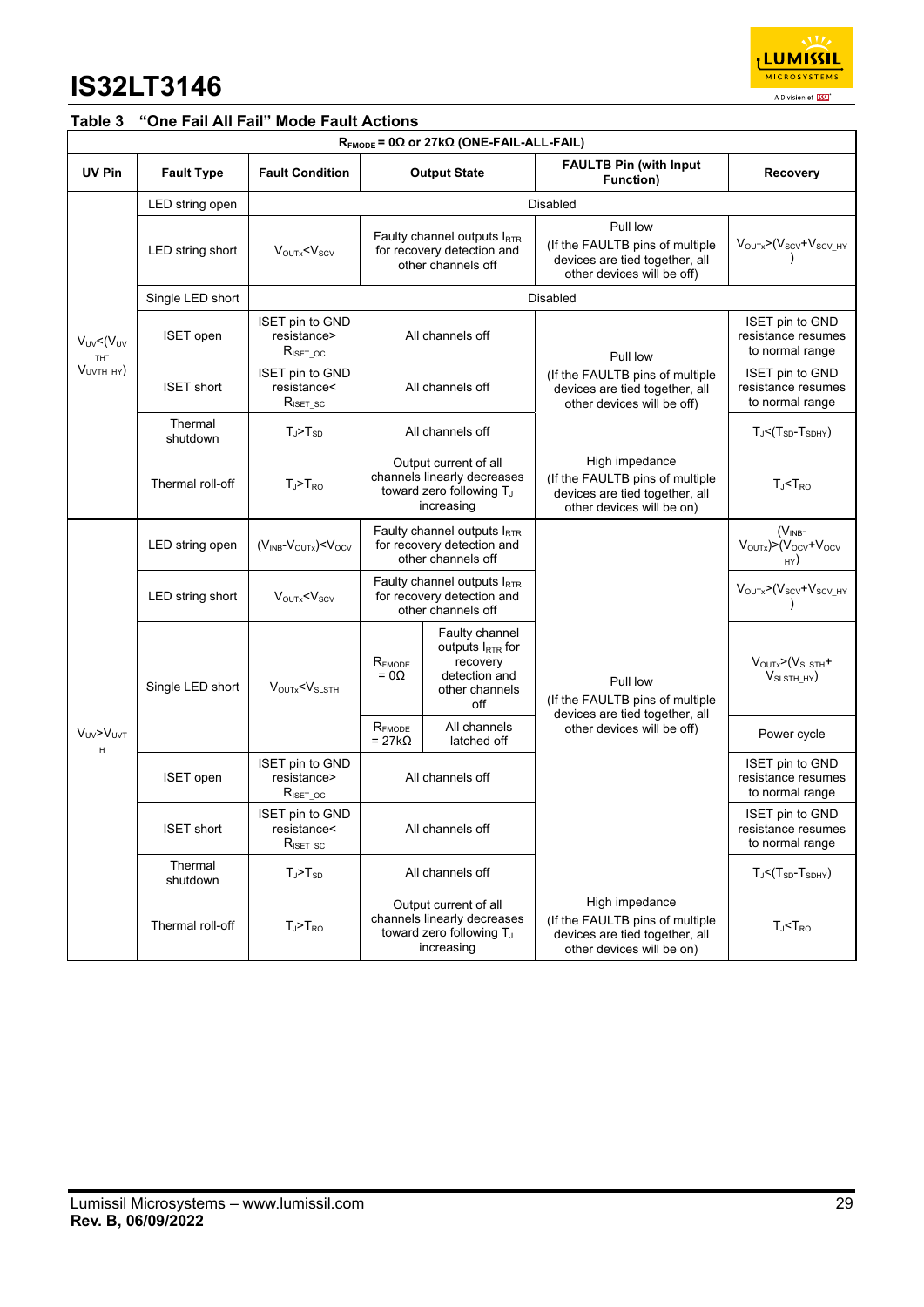| <b>LUMISSIL</b>           |  |  |  |  |  |  |
|---------------------------|--|--|--|--|--|--|
| <b>MICROSYSTEMS</b>       |  |  |  |  |  |  |
| A Division of <b>ISSI</b> |  |  |  |  |  |  |

### **Table 4 "One Fail Other On" Mode Fault Actions**

| $R_{FMODE}$ = 62k $\Omega$ or 150k $\Omega$ (ONE-FAIL-OTHER-ON) |                     |                                                                |                                                                                                |                                                                                                     |                                                                                                                  |                                                                                |  |  |  |
|-----------------------------------------------------------------|---------------------|----------------------------------------------------------------|------------------------------------------------------------------------------------------------|-----------------------------------------------------------------------------------------------------|------------------------------------------------------------------------------------------------------------------|--------------------------------------------------------------------------------|--|--|--|
| UV Pin                                                          | <b>Fault Type</b>   | <b>Fault Condition</b>                                         |                                                                                                | <b>Output State</b>                                                                                 | <b>FAULTB Pin (without Input)</b><br>Function)                                                                   | <b>Recovery</b>                                                                |  |  |  |
|                                                                 | LED string open     | <b>Disabled</b>                                                |                                                                                                |                                                                                                     |                                                                                                                  |                                                                                |  |  |  |
|                                                                 | LED string short    | $V_{\text{OUTx}} < V_{\text{SCV}}$                             |                                                                                                | Faulty channel outputs $I_{\text{RTR}}$<br>for recovery detection and<br>other channels on          | Pull low<br>(If the FAULTB pins of multiple<br>devices are tied together, all<br>other devices will be on)       | VOUTX>(Vscv+Vscv_H                                                             |  |  |  |
|                                                                 | Single LED short    |                                                                |                                                                                                |                                                                                                     | Disabled                                                                                                         |                                                                                |  |  |  |
| $V_{UV}$ < $(V_{UV}$<br>TH <sup>-</sup><br>$VUVTH_HY$           | <b>ISET</b> open    | <b>ISET pin to GND</b><br>resistance><br>$R_{\text{ISET\_OC}}$ | All channels off                                                                               |                                                                                                     | Pull low<br>(If the FAULTB pins of multiple<br>devices are tied together, all<br>other devices will be on)       | <b>ISET pin to GND</b><br>resistance resumes<br>to normal range                |  |  |  |
|                                                                 | <b>ISET short</b>   | <b>ISET pin to GND</b><br>resistance<<br>$R_{\text{ISET\_SC}}$ | All channels off                                                                               |                                                                                                     |                                                                                                                  | ISET pin to GND<br>resistance resumes<br>to normal range                       |  |  |  |
|                                                                 | Thermal<br>shutdown | $T_J$ > $T_{SD}$                                               | All channels off                                                                               |                                                                                                     |                                                                                                                  | $T_{J}$ < $(T_{SD}$ - $T_{SDHY})$                                              |  |  |  |
|                                                                 | Thermal roll-off    | $T_J > T_{RO}$                                                 | Output current of all<br>channels linearly decreases<br>toward zero following TJ<br>increasing |                                                                                                     | High impedance<br>(If the FAULTB pins of multiple<br>devices are tied together, all<br>other devices will be on) | $T_{J}$ < $T_{RO}$                                                             |  |  |  |
| $V_{UV} > V_{UV}$<br>H                                          | LED string open     | $(V_{INB} - V_{OUTX}) < V_{OCV}$                               | Faulty channel outputs IRTR<br>for recovery detection and<br>other channels on                 |                                                                                                     |                                                                                                                  | $(V_{INB}$ -<br>$V_{\text{OUTX}}$ $> (V_{\text{OCV}} + V_{\text{OCV}})$<br>HY) |  |  |  |
|                                                                 | LED string short    | $V_{\text{OUTx}} < V_{\text{SCV}}$                             | Faulty channel outputs $I_{RTR}$<br>for recovery detection and<br>other channels on            |                                                                                                     |                                                                                                                  | $V_{\text{OUTX}}$ >( $V_{\text{SCV}}$ + $V_{\text{SCV_H}}$                     |  |  |  |
|                                                                 | Single LED short    | $V_{\text{OUTX}} < V_{\text{SLSTH}}$                           | $R_{FMODE}$ =<br>$62k\Omega$                                                                   | Faulty channel<br>outputs $I_{\text{RTR}}$ for<br>recovery<br>detection and<br>other channels<br>on | Pull low<br>(If the FAULTB pins of multiple<br>devices are tied together, all<br>other devices will be on)       | $VOUTX>(VSLSTH +$<br>$VSLSTH$ HY)                                              |  |  |  |
|                                                                 |                     |                                                                | $R_{FMODE}$ =<br>$150k\Omega$                                                                  | All channels on                                                                                     |                                                                                                                  |                                                                                |  |  |  |
|                                                                 | <b>ISET</b> open    | <b>ISET pin to GND</b><br>resistance><br>$R_{\text{ISET\_OC}}$ | All channels off                                                                               |                                                                                                     |                                                                                                                  | <b>ISET pin to GND</b><br>resistance resumes<br>to normal range                |  |  |  |
|                                                                 | <b>ISET short</b>   | ISET pin to GND<br>resistance<<br>$R_{\text{ISET\_SC}}$        | All channels off                                                                               |                                                                                                     |                                                                                                                  | <b>ISET pin to GND</b><br>resistance resumes<br>to normal range                |  |  |  |
|                                                                 | Thermal<br>shutdown | $T_J$ > $T_{SD}$                                               | All channels off                                                                               |                                                                                                     |                                                                                                                  | $T_J$ < $(T_{SD}$ - $T_{SDHY})$                                                |  |  |  |
|                                                                 | Thermal roll-off    | $T_J$ > $T_{RO}$                                               | Output current of all<br>channels linearly decreases<br>toward zero following TJ<br>increasing |                                                                                                     | High impedance<br>(If the FAULTB pins of multiple<br>devices are tied together, all<br>other devices will be on) | $T_{J}$ < $T_{RO}$                                                             |  |  |  |

### **THERMAL CONSIDERATIONS**

The package thermal resistance,  $\theta_{JA}$ , determines the amount of heat that can pass from the silicon die to the surrounding ambient environment. The  $\theta_{JA}$  is a measure of the temperature rise created by power dissipation and is usually measured in degree Celsius per watt (°C/W). The junction temperature, T<sub>J</sub>, can be calculated by the rise of the silicon temperature, ΔT, the power dissipation on IS32LT3146, P3146, and the

package thermal resistance, θ<sub>JA</sub>, as in following equation:

$$
T_J = T_A + \Delta T = T_A + P_{3146} \times \theta_{JA}
$$
 (20)

The P3146 is descripted in the "Thermal Shunt Mechanism" section.

When operating the chip at high ambient temperatures, or when the supply voltage is high, care must be taken to avoid exceeding the package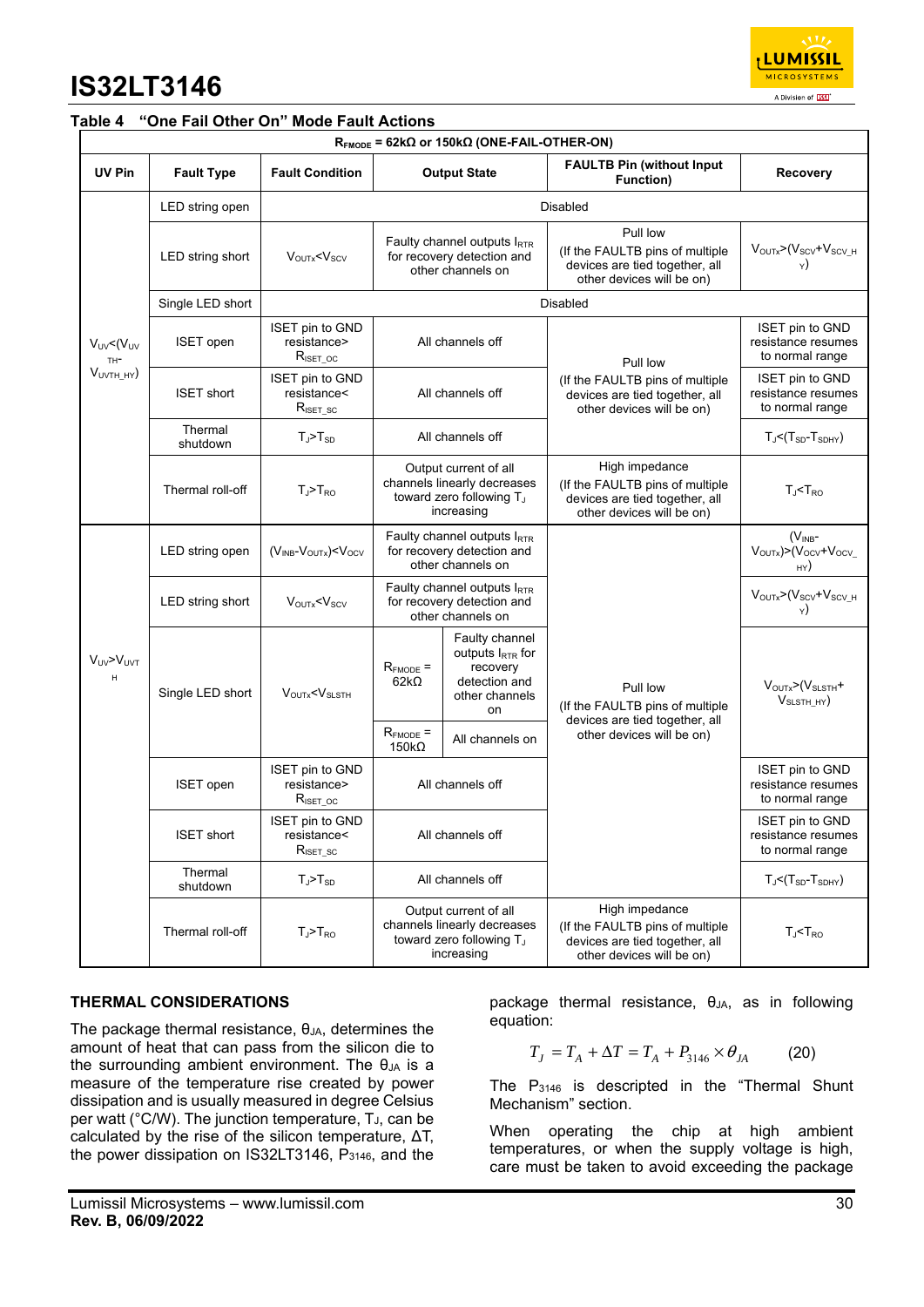

power dissipation limits. The maximum power dissipation at TA=25˚C can be calculated using the following equation:

$$
P_{D(MAX)} = \frac{150\degree C - 25\degree C}{\theta_{JA}} \tag{21}
$$

So,

$$
P_{D(MAX)} = \frac{150^{\circ}C - 25^{\circ}C}{31.8^{\circ}C/W} \approx 3.93W
$$

for eTSSOP-20 package.

Figure 50, shows the power derating of the IS32LT3146 on a JEDEC board (in accordance with JESD 51-5 and JESD 51-7) standing in still air.



**Figure 50** Dissipation Curve (eTSSOP-20)

In the thermal shunt application, the  $R_P$  will share quite a lot power dissipation; therefore its package power rating should be sufficient to prevent heat run away.

When designing the Printed Circuit Board (PCB) layout, double-sided PCB with a large copper area on each side of the board directly under the IS32LT3146 and the thermal shunt resistor. Multiple thermal vias, as shown in Figure 51, will help to conduct heat from the exposed pad of the IS32LT3146 and the thermal shunt resistor to the copper on each side of the board. To avoid the heat buildup, the thermal shunt resistor should be spread out on the PCB board with some distance from IS32LT3146.



**Figure 51** Board Via Layout For Thermal Dissipation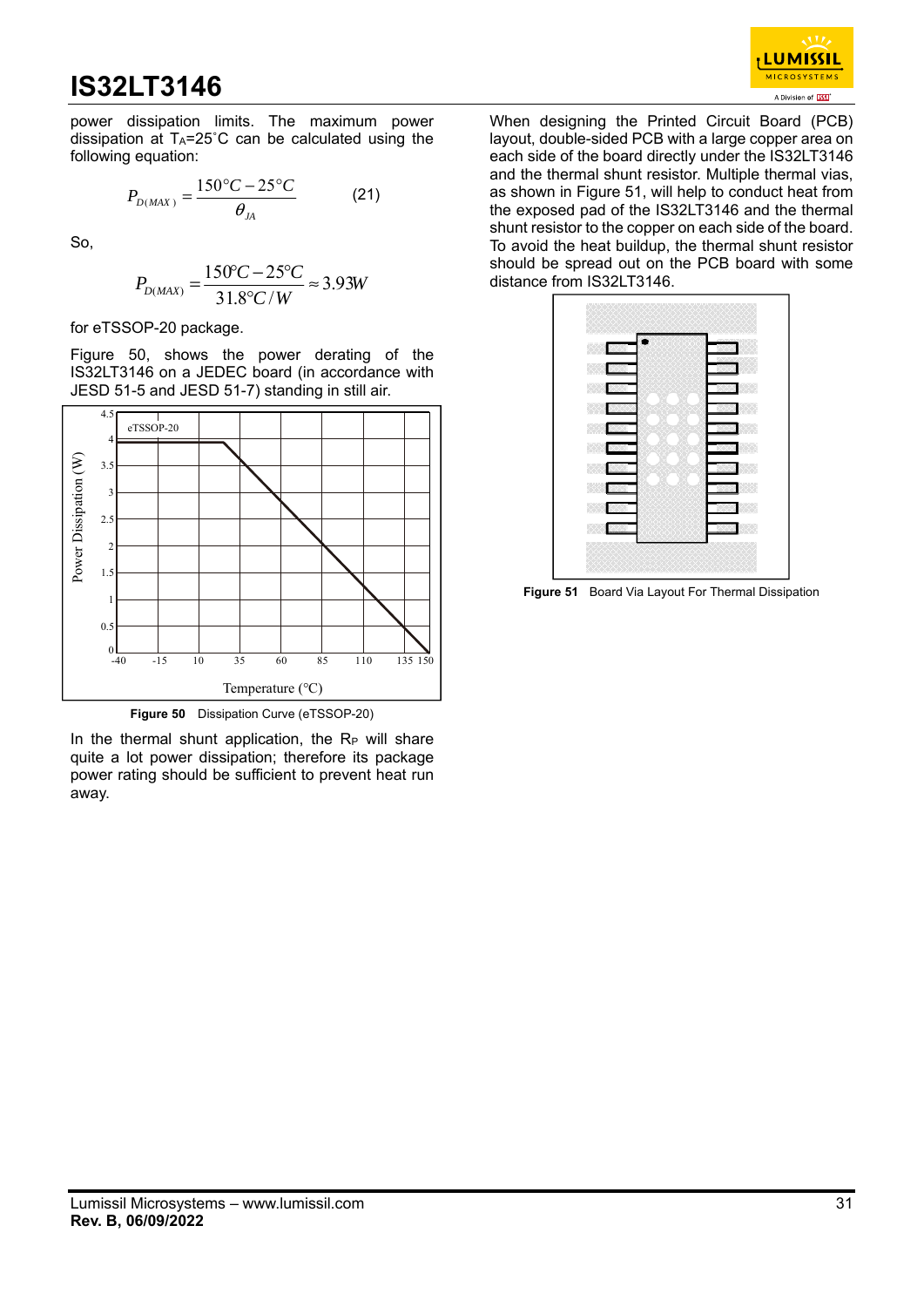

### **CLASSIFICATION REFLOW PROFILES**

| <b>Profile Feature</b>                                                                                        | <b>Pb-Free Assembly</b>                              |
|---------------------------------------------------------------------------------------------------------------|------------------------------------------------------|
| <b>Preheat &amp; Soak</b><br>Temperature min (Tsmin)<br>Temperature max (Tsmax)<br>Time (Tsmin to Tsmax) (ts) | $150^{\circ}$ C<br>$200^{\circ}$ C<br>60-120 seconds |
| Average ramp-up rate (Tsmax to Tp)                                                                            | 3°C/second max.                                      |
| Liquidous temperature (TL)<br>Time at liquidous (tL)                                                          | $217^{\circ}$ C<br>$60-150$ seconds                  |
| Peak package body temperature (Tp)*                                                                           | Max $260^{\circ}$ C                                  |
| Time $(tp)^{**}$ within 5°C of the specified<br>classification temperature (Tc)                               | Max 30 seconds                                       |
| Average ramp-down rate (Tp to Tsmax)                                                                          | 6°C/second max.                                      |
| Time 25°C to peak temperature                                                                                 | 8 minutes max.                                       |



**Figure 52** Classification Profile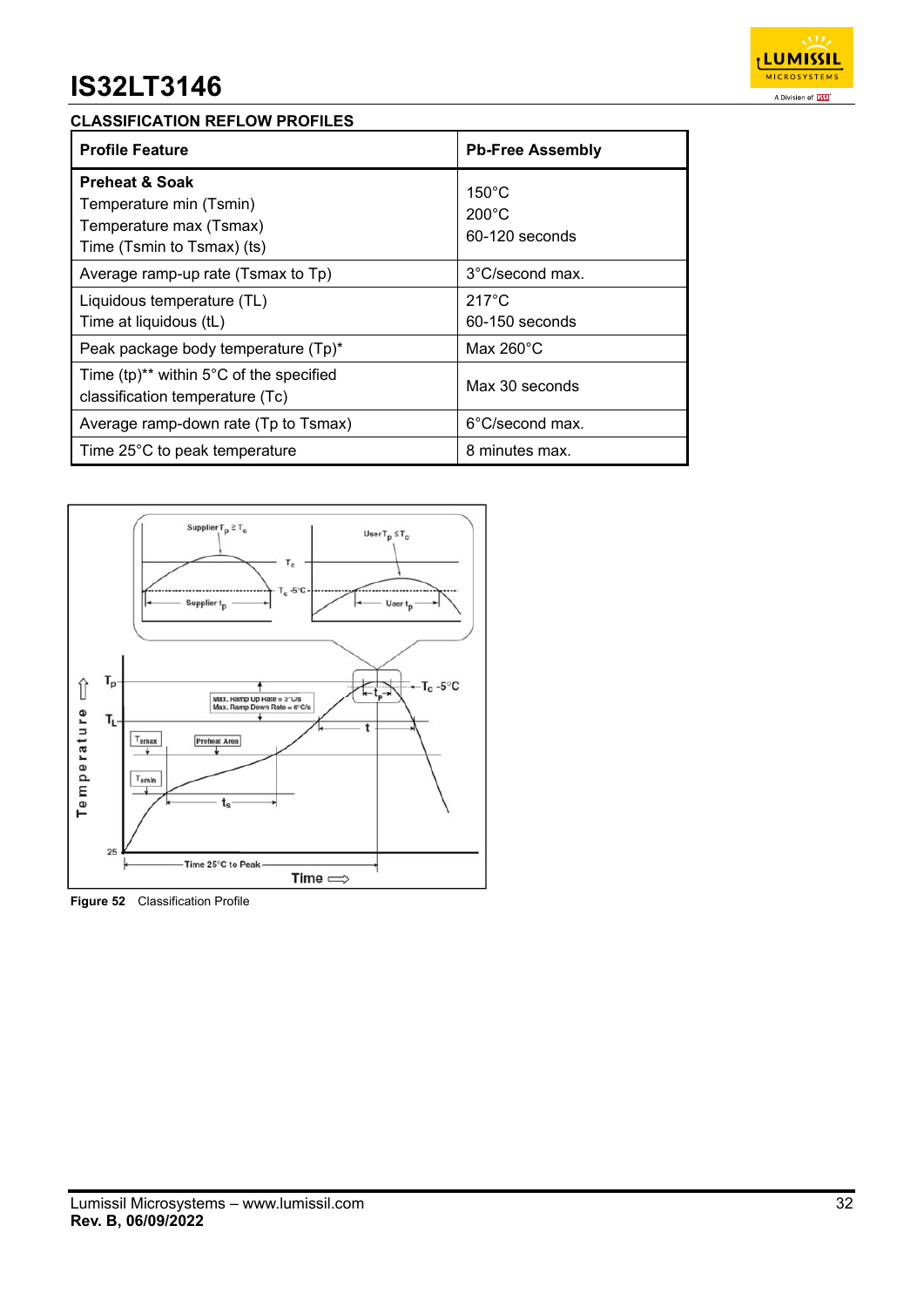

### **PACKAGE INFORMATION**

#### **eTSSOP-20**

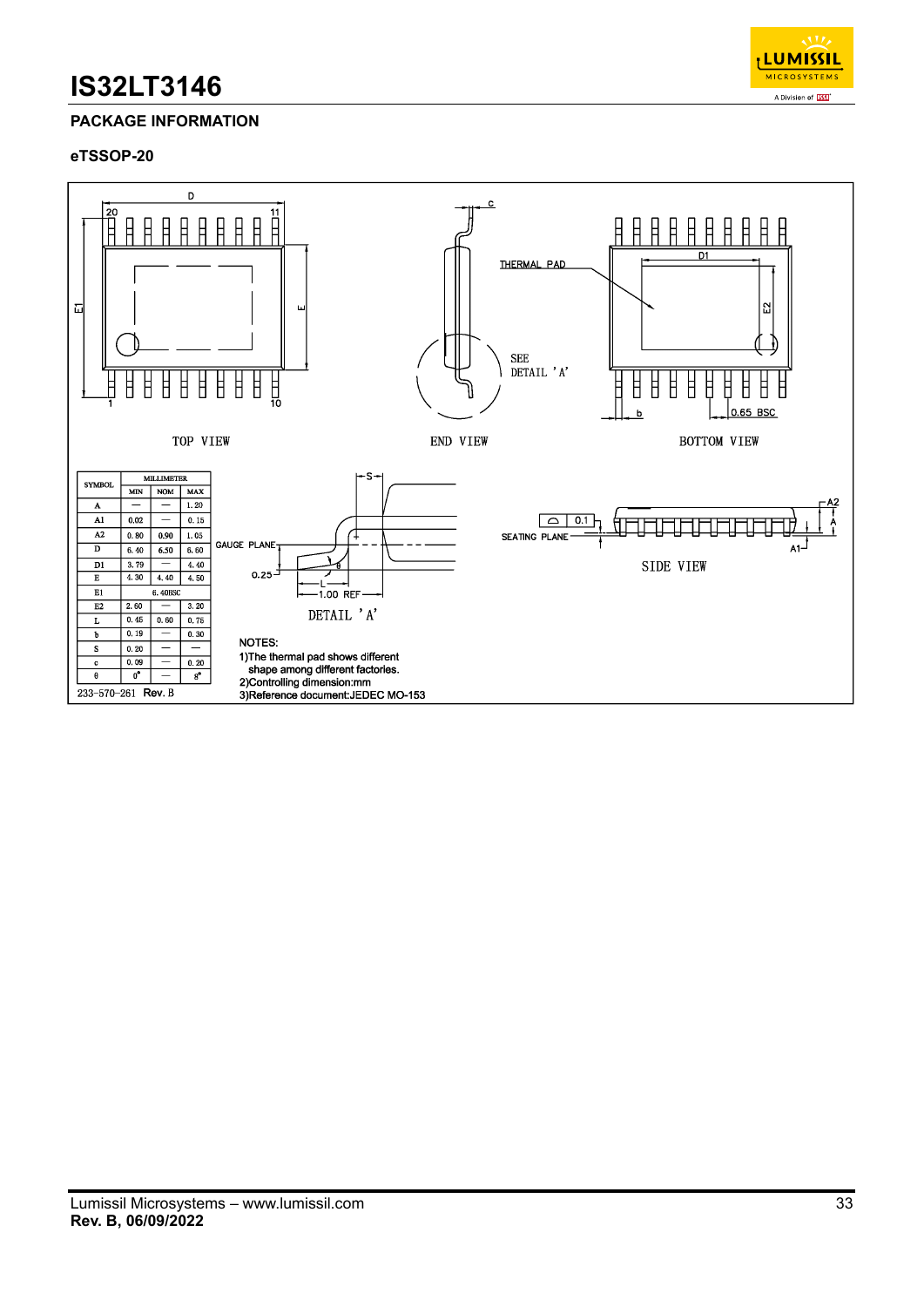

### **RECOMMENDED LAND PATTERN**

### **eTSSOP-20**



#### **Note:**

1. Land pattern complies to IPC-7351.

2. All dimensions in MM.

3. This document (including dimensions, notes & specs) is a recommendation based on typical circuit board manufacturing parameters. Since land pattern design depends on many factors unknown (eg. user's board manufacturing specs), user must determine suitability for use.